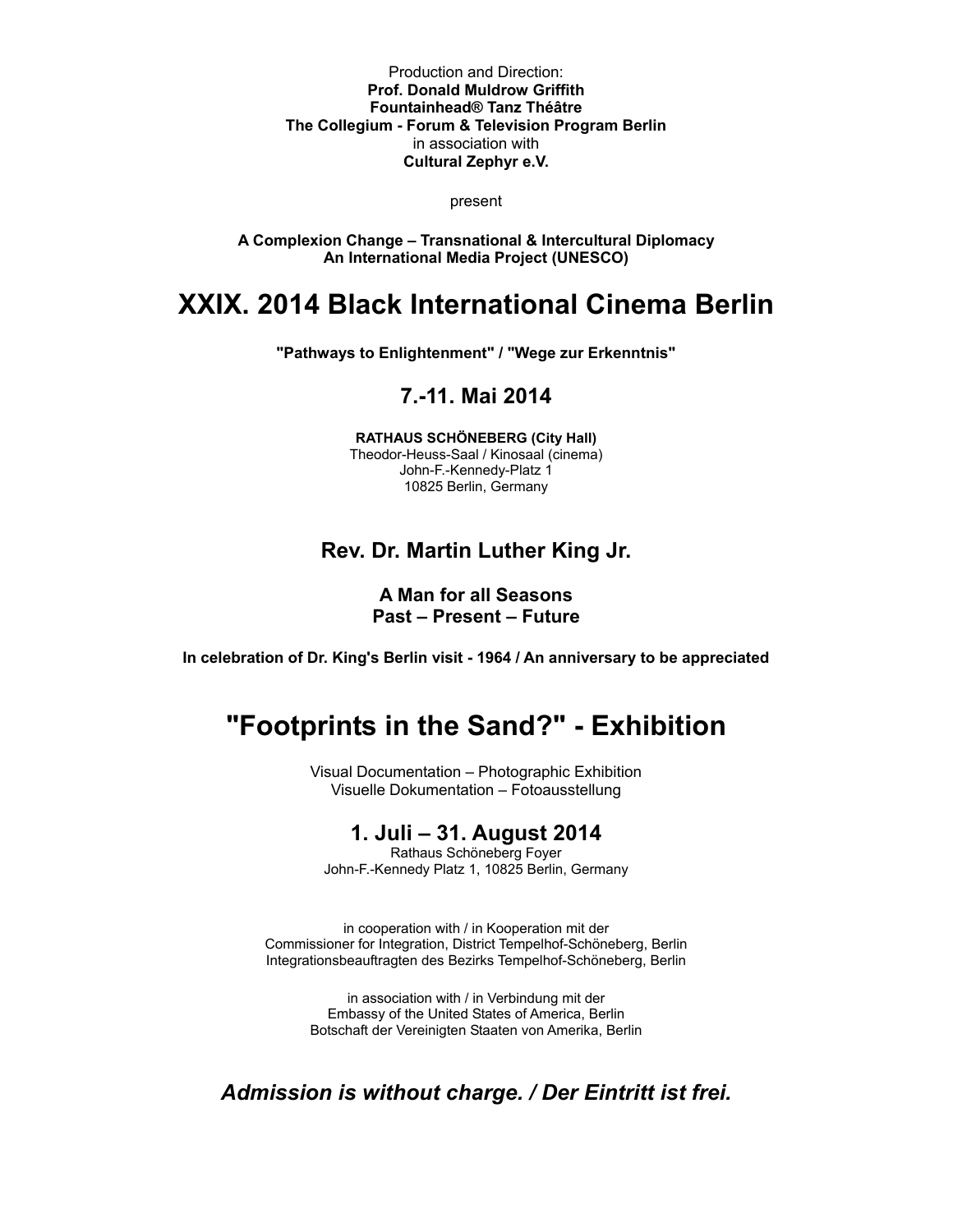*"...Art and culture can build bridges, cross borders and pull away from stereotypical categorized thinking. Therefore, initiatives such as Black International Cinema Berlin are important for the capital of Germany. I extend my congratulations to the organizers of Black International Cinema Berlin, a cultural highlight which is unique Germany-wide..."*

Gabriele Gün Tank, Commissioner for Integration of the district Tempelhof-Schöneberg, Berlin/Germany

*"...Kunst und Kultur können hier Brücken bauen, Grenzen überschreiten und sich stereotypischem Schubladendenken entziehen. Deshalb sind Initiativen wie Black International Cinema Berlin wichtig für die Hauptstadt. Mein Dank geht an die Organisatorinnen und Organisatoren von Black International Cinema Berlin, ein kulturelles Highlight, welches deutschlandweit einmalig ist..."*

Gabriele Gün Tank, Integrationsbeauftragte des Bezirks Tempelhof-Schöneberg, Berlin/Deutschland

http://www.black-international-cinema.com/BIC14/bic\_14.htm

## **PROGRAM**

**Wednesday, May 7** (Theodor-Heuss-Saal) **6 pm / 18 Uhr**

### **Opening Ceremonies**

## *LET THE PEOPLE SPEAK*

#### *Presenters*

Prof. Donald Muldrow Griffith, Berlin/USA Co-Founder/Producer/Publisher/Director/Curator/Moderator *Fountainhead® Tanz Théâtre / Black International Cinema Berlin / "Footprints in the Sand?" / The Collegium - Forum & Television Program Berlin / Cultural Zephyr e.V.*

*Musical Presentation*  MFA Kera and Mike Russell

Katharina Göllner-Sweet, Berlin/USA *Cultural Attaché, Embassy of the United States of America, Berlin* 

Gabriele Gün Tank, Berlin/Turkey *Commissioner for Integration, District Tempelhof-Schöneberg, Berlin* 

Mike Russell, Berlin/USA *Composer/Musician* 

Andrea Siemsen, Berlin *Cultural Ambassador* 

Christian M. Jolibois, Berlin/Haiti *Cultural Ambassador* 

Sandra Becker, Berlin *Media Producer/Video Artist*  Medienwerkstatt Berlin

MFA Kera, Berlin/Madagascar *Composer/Musician* 

Bernhard P. Beutler, Berlin *Filmmaker* 

Ann Wertheimer, Berlin/USA *Chair of American Voices Abroad Berlin*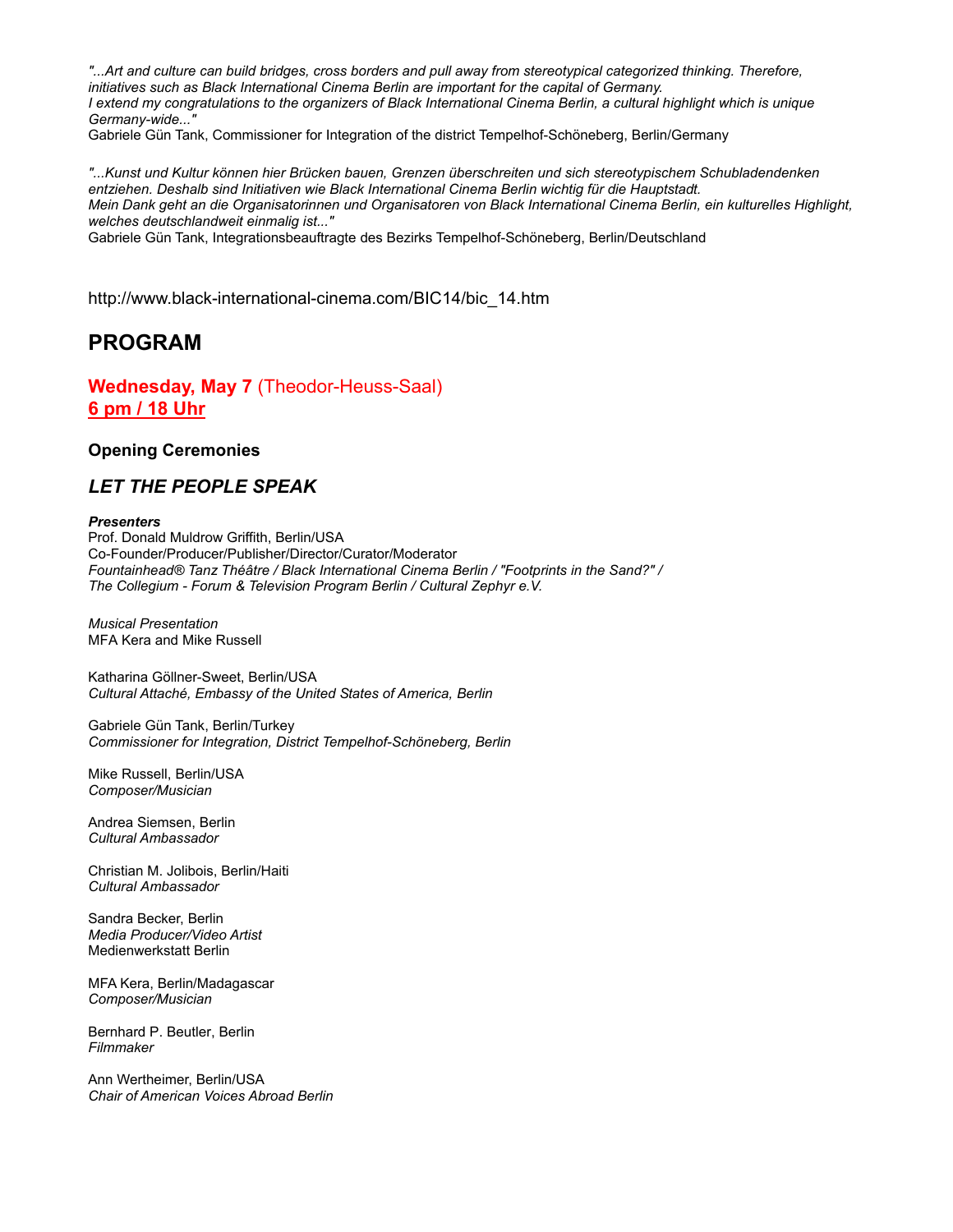Joaquín la Habana, Berlin/Cuba *Singer/Dancer/Entertainer* 

Prof. Donald Muldrow Griffith, Berlin/USA Co-Founder/Producer/Publisher/Director/Curator/Moderator

**Performance** *"A Light from Rev. Dr. Martin Luther King, Jr. - Amazing Grace" Presenters*  Angela Kramer, Berlin Marion Kramer, Berlin Thomas M. Wendt, Berlin Martin Kersten, Berlin *Musical Accompaniment*  MFA Kera and Mike Russell

Catering Mahide Lein, Ahoi-Berlin

## **Wednesday, May 7** (Kinosaal/Cinema) **8 pm / 20 Uhr**

#### **LA MIRADA PERDIDA / THE MISSING LOOKS**

Director: Damián Dionisio Narrative, Color, 11 min. Argentina 2012 Spanish with English subtitles

Argentina, 1976. Claudio is forced to live with his family in hiding, due to his political ideals. The house in which they live is discovered by the military. No time to flee, Teresa tries to shelter their daughter in a fantasy world, to avoid the girl witnessing at the horror they are about to experience.

Argentinien 1976. Claudio ist wegen seiner politischen Überzeugung dazu gezwungen, mit seiner Familie in einem Versteck zu leben. Das Haus, in dem sie leben, wird vom Militär entdeckt. Da keine Zeit bleibt, um zu fliehen, versucht Teresa, ihre Tochter zu schützen, indem sie ihr eine Fantasiewelt ausmalt, um zu verhindern, dass das Mädchen den Horror sehen muss, dem sie in Kürze ausgesetzt sind.

#### **REFLECTIONS UNHEARD: BLACK WOMEN IN CIVIL RIGHTS**

Director: Nevline Nnaji Documentary, Color/B/W, 81 min. USA 2013 English

Through the personal stories of several former black female Civil Rights activists, "Reflections Unheard: Black Women in Civil Rights" uplifts the lesser known story of black women's marginalization between the male dominated Black Power movement and the predominately white and middle class feminist movement of the 1960's and 70's, as well as the resulting mobilization of black and other women of color into a United Feminist movement.

"Reflections Unheard" is a feature length film and the first of its kind to focus exclusively on black women's contributions and experiences during the Civil Rights era.

Anhand von persönlichen Berichten mehrerer ehemaliger, schwarzer Bürgerrechtsaktivistinnen stellt der Film "Reflections Unheard: Black Women in Civil Rights" die weniger bekannte Geschichte der Marginalisierung schwarzer Frauen heraus, die zwischen dem von schwarzen Männern dominierten Black Power Movement und dem von überwiegend weißen, der Mittelklasse zugehörigen Frauen der feministischen Bewegung der 1960er und 1970er Jahre weniger wahrgenommen wurden. Zudem beleuchtet er die daraus resultierende Mobilisierung schwarzer und Frauen anderer ethnischer Herkünfte in eine Vereinigte Feministische Bewegung.

"Reflections Unheard" hat Spielfilmlänge und ist der erste Film seiner Art, der seinen Fokus exklusiv auf die Beiträge und Erfahrungen schwarzer Frauen in der Ära der Bürgerrechtsbewegung legt.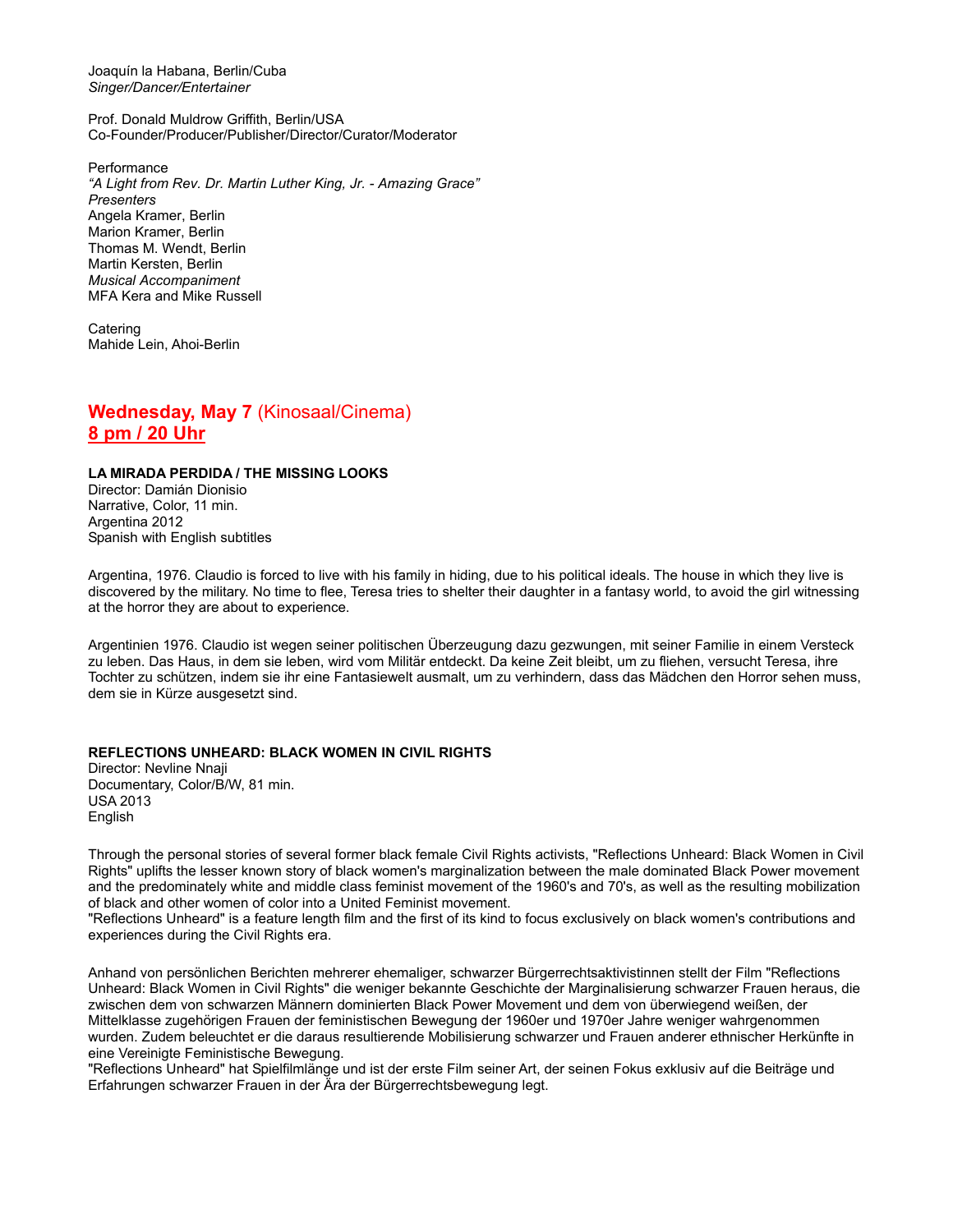## **Wednesday, May 7** (Kinosaal/Cinema) **10 pm / 22 Uhr**

**MODOU MODOU** Director: Virginia Manchado Documentary, Color, 11 min. Spain 2013 English

"Modou Modou" is the life of many African people who live in Europe. Missing their countries, they struggle every day to improve their families' and their own living conditions.

"Modou Modou" ist das Leben vieler afrikanischer Menschen, die in Europa leben. Sie vermissen ihre Heimat und kämpfen jeden Tag darum, die Lebensbedingungen ihrer Familien und ihre eigenen zu verbessern.

### **ÁGAPE – HISTORIA DE UN SUEÑO / STORY OF A DREAM**

Director: Carlos Quiles Documentary, Color, 22 min. Spain/Thailand 2012 English and Burmese with English subtitles

David came to Thailand as a Burmese refugee from a lengthy and brutal dictatorship and soon he became the father and mentor of more than 300 children. A story about education, self-improvement, strength and love. The story of a dream.

David kam als birmanischer Flüchtling nach Thailand, aus einer lange währenden und brutalen Diktatur, und wurde bald der Vater und Mentor von mehr als 300 Kindern. Es ist eine Geschichte über Bildung, persönliches Fortkommen, Stärke und Liebe. Die Geschichte eines Traums.

**EXPULSES / DEPORTED** Directors: Rachèle Magloire & Chantal Regnault Documentary, Color, 72 min. France 2013 English, Creole with English subtitles

Since 1996 and 2002 respectively, the United States and Canada have conducted a systematic policy of repatriation of all foreign residents who have committed crimes on their soil. These range from violent crimes to simple offenses for driving while intoxicated or petty theft. "Deported" follows for three years these North American offenders as they return to their homeland: Haiti, a country they do not know and a hostile land for them.

The film is constructed around trips between Haiti and North America where their families, who know nothing about their loved one's new lives, are torn with anxiety, blame and regret.

Seit 1996 bzw. 2002 führten die Vereinigten Staaten und Kanada eine systematische Politik der Rückführung aller ausländischen Einwohner durch, die auf ihrem Boden Straftaten verübt haben. Diese rangieren von Gewalttaten bis zu kleinen Delikten wie Fahren unter Alkoholeinfluss oder einfachem Diebstahl. "Deported" begleitet drei Jahre lang diese nordamerikanischen Straftäter bei der Rückkehr in ihr Heimatland: Haiti, ein Land, das sie nicht kennen und für sie ein feindseliges Land ist.

Der Film basiert auf Reisen zwischen Haiti und Nordamerika, wo ihre Familien, die rein gar nichts über das neue Leben ihrer geliebten Angehörigen wissen, zerrissen sind zwischen Sorge, Schuld und Bedauern.

## **Thursday, May 8** (Kinosaal/Cinema) **4 pm / 16 Uhr**

### **RIDDANCE**

Director: Aco Aziz Mirza Narrative, Color, 13 min. Kurdish Regional Government / Iraq 2014 Kurdish with English subtitles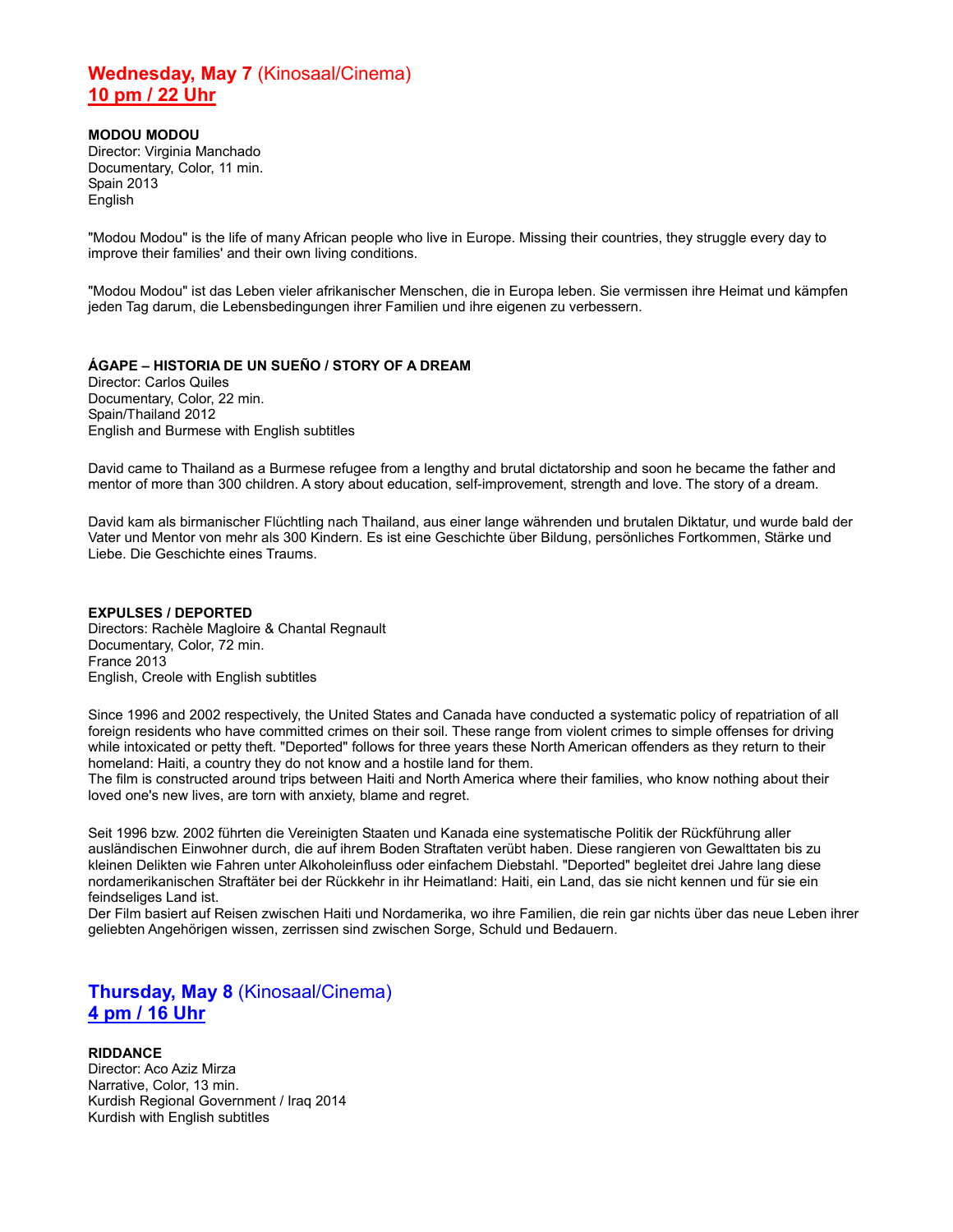Rouhan, a young Kurdish woman in Syria tries everything to obtain a false Swedish passport to leave the country. But in the end, she fails...

Rouhan, eine junge Kurdin in Syrien, versucht alles, um mit einem falschen schwedischen Pass das Land verlassen zu können. Doch am Ende scheitert sie...

### **THE SILENT CHAOS**

Director: Antonio Spanò Documentary, Color, 45 min. Democratic Republic of Congo/Italy 2012 French, Kinande, Sign Language with English subtitles

North Kivu, Democratic Republic of Congo. After a bloody civil war which lasted for years, Congolese society has lost its identity. However, archaic superstitions and magical beliefs are the only elements remaining, which still bring the population together.

These forces guide the defense of the territory led by Mai-Mai rebels, but they also make people consider those who are different as a threat, just like what happens to the deaf in Butembo.

This is the story of those who have no voice and no hope, but who keep struggling for their dignity, not willing to resign to unhappiness.

Nord-Kivu, Demokratische Republik Kongo. Nach einem jahrelangen blutigen Bürgerkrieg hat die kongolesische Gesellschaft ihre Identität verloren. Dennoch sind archaischer Aberglaube und der Glaube an Magie die einzig übrig gebliebenen Elemente, die die Bevölkerung weiterhin zusammenbringen.

Diese Kräfte leiten die Verteidigung des Gebietes, das von Mai-Mai-Kämpfern geführt wird, aber sie bewirken ebenso, dass jene, die anders sind, als Bedrohung gesehen werden, was den Gehörlosen in Butembo widerfährt. Dies ist die Geschichte jener, die keine Stimme und keine Hoffnung haben, die aber weiter für ihre Würde kämpfen, nicht gewillt, dem Unglücklichsein zu unterliegen.

**THE VISIT** Director: Fany de la Chica Documentary, Color, 52 min. Spain/UK 2013 Khmer with English subtitles

The fields in Cambodia are full of landmines. Every day there are accidents that involve children injured while playing in the fields surrounding their villages. This observational documentary tells the story of one of these children: Ratita, a girl injured by a landmine who lives in the Arrupe Centre with other disabled children.

Die Felder in Kambodscha sind voll von Landminen. Jeden Tag gibt es Unfälle, bei denen Kinder verletzt werden, während sie auf den Feldern rund um ihre Dörfer spielen. Dieser Dokumentarfilm erzählt die Geschichte eines dieser Kinder: Ratita, ein Mädchen, das von einer Landmine verletzt wurde und mit anderen körperlich versehrten Kindern im Arrupe Centre lebt.

## **Thursday, May 8** (Kinosaal/Cinema) **6 pm / 18 Uhr**

#### **ZENDEGI FAGHAT YEK ETEFAGHE SADE AST / LIFE IS A SIMPLE HAPPENING**

Director: Khashayar Matapour Narrative, Color, 20 min. Iran 2013 Kurdish and Persian with English subtitles

A young doctor decides to travel for relief and escape from her problems. Coincidentally, she meets a family in Oraman of Kurdistan. The shared experience with the family is very meaningful to her.

Eine junge Ärztin entscheidet sich, auf Urlaubsreise zu gehen und ihren Problemen zu entrinnen. Zufällig trifft sie eine Familie in Oraman, Kurdistan. Die gemeinsamen Erfahrungen mit der Familie sind sehr bedeutsam für sie.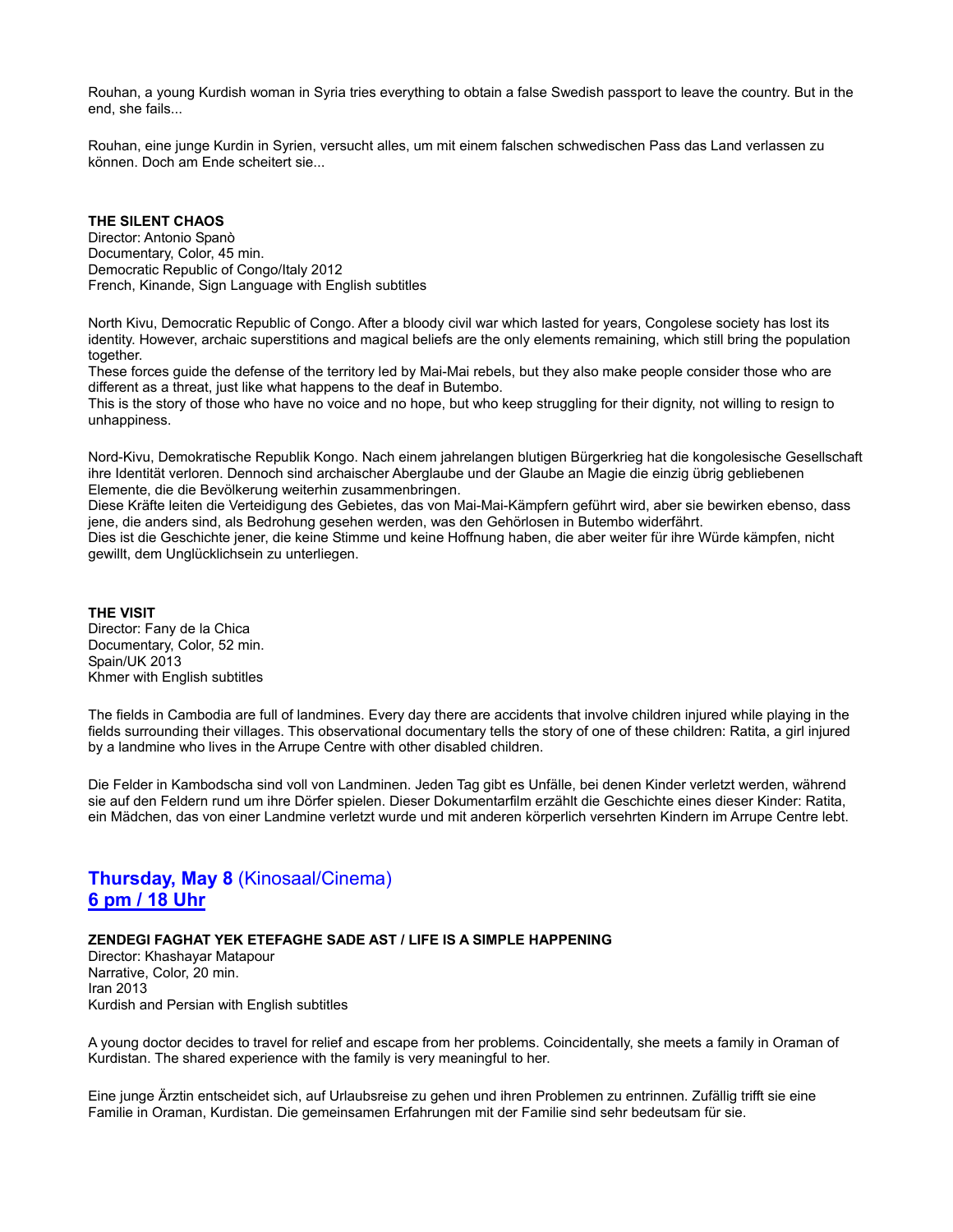### **L'OPÉRA DU BOUT DU MONDE / AN OPERA FROM THE INDIAN OCEAN**

Directors: Marie-Clémence Paes & Cesar Paes Documentary, Color, 96 min. Madagascar 2012 Malagasy and French with English subtitles

In the wings of the opera *Maraina*, the film combines history and oral memory, to recount in music the first contacts between natives of the Indian Ocean islands and Europeans.

The African descendent and Reunion born Trulès composed *Maraina*, the first opera from the Indian Ocean region. Based on

historical facts, it tells the story of ten Malagasy and two Frenchmen who landed on this pristine island in the mid-17<sup>th</sup> century to plant tobacco and aloes. A moment in African history, made of violence and love stories. The film traces the cast's fantastic journey to the place where it began in southern Madagascar, when they perform for an audience that has never seen an opera. A poetic and profoundly human experience.

Hinter den Kulissen der Oper *Maraina* verbindet der Film Geschichte und mündliche Erinnerungen, um in der Musik die ersten Kontakte zwischen den ursprünglichen Bewohnern der Inseln im Indischen Ozean und den Europäern nachzuerzählen.

Der afrikanische Nachkomme und auf Reunion geborene Trulès komponierte *Maraina*, die erste Oper aus der Region des Indischen Ozeans: Basierend auf historischen Fakten, erzählt sie die Geschichte von zehn Madegassen und zwei Franzosen, die auf dieser unberührten Insel Mitte des 17. Jahrhunderts landeten, um Tabak und Aloe anzubauen. Ein Moment afrikanischer Geschichte, gemacht aus Gewalt und Liebesgeschichten.

Der Film folgt der fantastischen Reise der Mitwirkenden an den Ort, wo alles begann, im Süden Madagaskars, wo sie vor einem Publikum auftreten, das noch nie eine Oper gesehen hat. Eine poetische und zutiefst menschliche Erfahrung.

## **Thursday, May 8** (Kinosaal/Cinema) **8 pm / 20 Uhr**

### **MUMIA: LONG DISTANCE REVOLUTIONARY**

**A JOURNEY WITH MUMIA ABU-JAMAL** Director: Stephen Vittoria Documentary, Color, 116 min. USA 2012 English

Unlike previous films regarding Mumia Abu-Jamal, this definitive documentary focuses on his dramatic life as a writer, journalist, and revolutionary from Pennsylvania's Death Row.

Im Unterschied zu früheren Filmen über Mumia Abu-Jamal konzentriert sich dieser eindrucksvolle Dokumentarfilm auf dessen dramatisches Leben als Autor, Journalist und Revolutionär aus dem Todestrakt in Pennsylvania.

## **Thursday, May 8** (Kinosaal/Cinema) **10 pm / 22 Uhr**

**SORTIE 67 / EXIT 67** Director: Jephté Bastien Narrative, Color, 104 min. Canada 2010 French, English, Creole with English subtitles

St. Michel, district, Montreal. Ronald, an eight year old bi-racial boy, sees his life turned upside down after witnessing the murder of his mother by his father. Frequently moved from one foster home to another, Ronald is recruited by another family, a street gang, led by the notorious Brooklyn, where he dwells in a life of crime and violence.

As he waits patiently for his father to be released from jail, Ronald realizes he has choices. He doesn't have to follow his father's footsteps nor the path chosen for him. Against all odds, he decides to take control of his destiny. His awakening to new values encourages him to change course, despite the unequivocal risk of losing the only family he's ever known.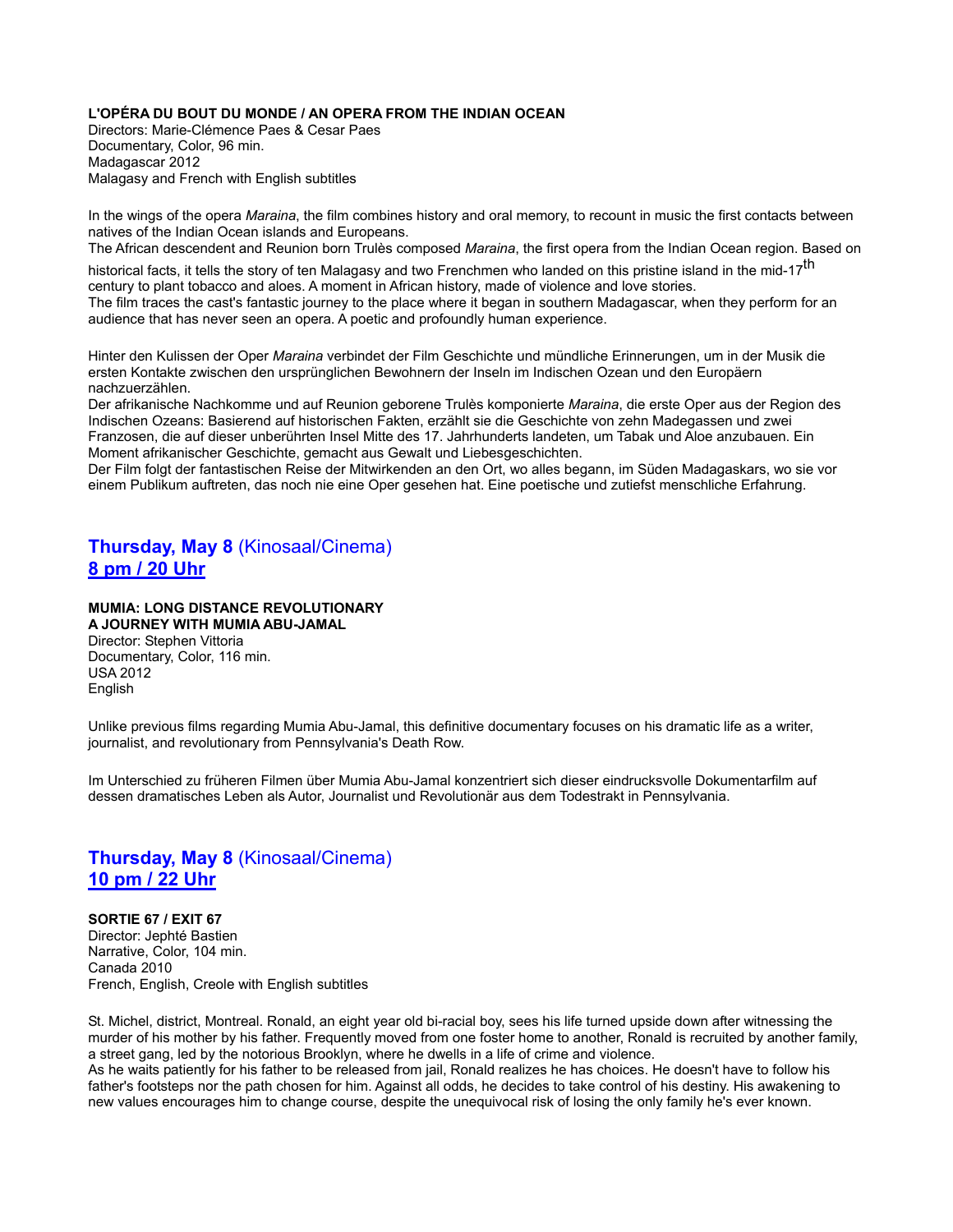St. Michel, Stadtteil in Montreal. Ronald, ein 8-jähriger bikultureller Junge, sieht sein Leben auf den Kopf gestellt, als er mit ansehen muss, wie seine Mutter von seinem Vater getötet wird. Mehrmals zieht er von einer Pflegefamilie zur anderen und wird von einer weiteren Familie, einer Straßengang, aufgenommen, die von dem berüchtigten Brooklyn angeführt wird. Hier versinkt er in einem Leben voller Verbrechen und Gewalt.

Während er geduldig auf die Entlassung seines Vaters aus dem Gefängnis wartet, wird ihm bewusst, dass er sich entscheiden kann. Er muss weder in die Fußstapfen seines Vaters treten noch den für ihn gewählten Weg weiter gehen. Gegen alle Widerstände entscheidet er sich, die Kontrolle über sein Schicksal zu übernehmen. Seine Erkenntnis neuer Werte ermutigt ihn dazu, den Kurs zu ändern, obwohl er dabei zweifelsohne das Risiko eingeht, die einzige Familie zu verlieren, die er jemals kannte.

## **Friday, May 9** (Kinosaal/Cinema) **2.30 pm / 14.30 Uhr**

### **MOMENTS OF AWAKENINGS**

Director: Amir Kaufmann Narrative, Color, 23 min. Germany 2008 English

"Moments of Awakenings" is a short film which describes and follows the inner voyage of a man, an artist, into his shaken way of awakenings. The film touches in a poetic way and visual sensitivity his inner emotional state and essence, while trying to capture in a visual way "being in the moment".

"Moments of Awakenings" ist ein Kurzfilm, der die innere Reise eines Mannes beschreibt; er folgt ihm zu seinem wankenden Weg des Erwachens. Der Film berührt auf poetische Weise und mit visueller Einfühlsamkeit seinen inneren emotionalen Zustand und sein Wesen, während er versucht das "Sein im Moment" in Bildern festzuhalten.

### **PRESENT PAST TOMORROW**

Director: Amir Kaufmann Narrative, Color, 22 min. Germany 2011 no dialogue

The film "Present Past Tomorrow" tries to perceive a transformation process of a stressed individual in the midst of modern life. As flashes of visual heartbeats, the film penetrates psychological crisis, allowing the viewer to share a healing journey through inner psychic states.

"Present Past Tomorrow" is a short film, yet it offers a sharp observation into an inner emotional path. Film location is an abandoned Soviet hospital near Berlin, Germany, which was chosen with the objective to radiate and support the visualizing of subtle human friction and awareness during emotional phases.

Der Film "Present Past Tomorrow" unternimmt den Versuch, den Wandlungsprozess eines gestressten Menschen inmitten des modernen Lebens wahrzunehmen. Mit aufblitzenden visuellen Herzschlägen durchdringt der Film die psychische Krise und erlaubt dem Zuschauer an einer Heilungsreise durch innere psychische Zustände teilzunehmen. "Present Past Tomorrow" ist ein Kurzfilm und bietet dennoch die genaue Beobachtung eines inneren emotionalen Pfades. Gedreht wurde der Film in einem verlassenen sowjetischen Krankenhaus in der Nähe Berlins, Deutschland, das mit der Absicht gewählt wurde, feine menschliche Reibungen und menschliches Bewusstsein in emotionalen Phasen zu vermitteln und deren Visualisierung zu unterstützen.

### **CYCLE OF EXISTENCE**

Director: Amir Kaufmann Narrative/Experimental, Color, 25 min. Germany 2012 no dialogue

A human process film penetrating one cycle of existence. A constant flow of outer layers... ...of emotional inner states... ...of touching earth...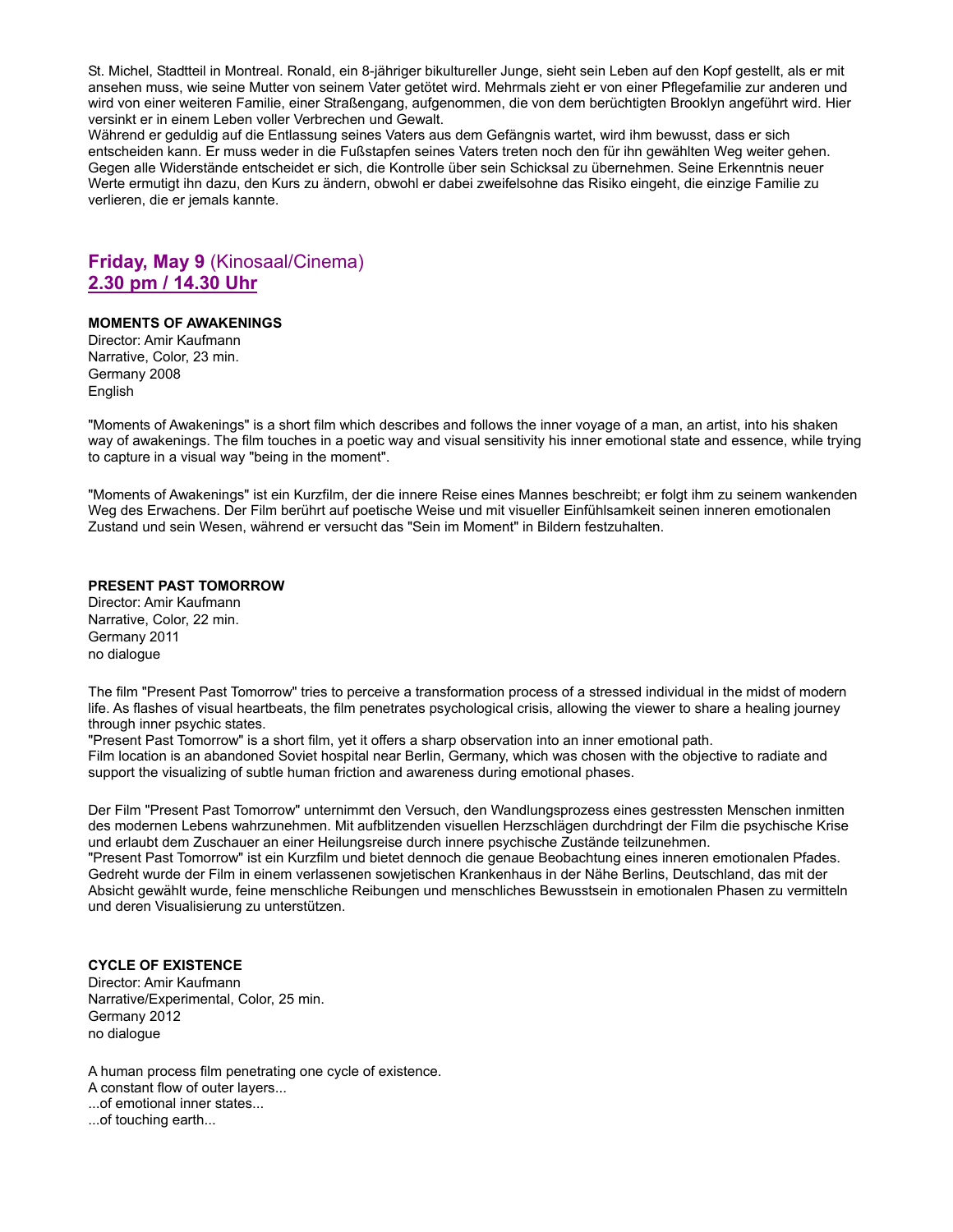...of going higher...

Ein Film über den menschlichen Prozess, in einen Zyklus der Existenz hinein zu treten. Ein gleichbleibender Fluss äußerer Schichten... ...emotionaler innerer Zustände... ...Berührung der Erde... ...sich zu erheben...

## **Friday, May 9** (Kinosaal/Cinema) **4 pm / 16 Uhr**

### **VA INAK ENSAN / AND NOW THE MAN**

Director: Iraj Mohammadi Razini Animation, Color, 5 min. Iran 2013 no dialogue

The woman's eyes become a bird in her dream. And the bird begins a journey. In this journey, it encounters bodies, faces and causes a change in their early shapes and changes to other figures... At the end, the bird returns to the woman's face.

Die Augen einer Frau werden in ihren Träumen zu einem Vogel, der sich auf Reisen begibt. Auf seinem Weg trifft er auf Körper und Gesichter und bewirkt, dass diese ihre ursprüngliche Form verlieren und sich in andere Figuren verwandeln... Am Ende kehrt der Vogel in das Gesicht der Frau zurück.

### **MAHALEO**

Directors: Cesar Paes & Raymond Rajaonarivelo Documentary, Color, 102 min. Madagascar 2005 French and Malagasy with English subtitles

In Malagasy, "Mahaleo" means free, independent...

Mahaleo's voices and music have accompanied the people of Madagascar ever since the collapse of the colonial regime. Yet, even after 40 years of success, the group's seven musicians still maintain their distance from the world of showbusiness, and remain deeply committed to helping their country's development; their professions range from surgeon to farmer, physician to sociologist and a member of parliament.

Accompanied by the group's rhythmic melodies, the film follows the singers through their daily lives, providing us a glimpse of the far-reaching social and economic issues confronting the Malagasy people.

Im Madegassischen bedeutet "Mahaleo" frei, unabhängig...

Die Stimmen der Gruppe Mahaleo und ihre Musik haben die Menschen Madagaskars seit dem Sturz des kolonialen Regimes begleitet. Dennoch, sogar nach 40 erfolgreichen Jahren, bleiben die sieben Musiker immer noch der Welt des Showgeschäfts fern und der Hilfe zur Entwicklung ihres Landes zutiefst verpflichtet. Ihre Berufe reichen vom Chirurgen, Landwirt, Arzt und Soziologen bis zum Parlamentsabgeordneten.

Begleitet durch die rhythmischen Melodien der Gruppe, folgt der Film den Sängern durch ihren Alltag und gibt uns einen Einblick in die weit reichenden sozialen und wirtschaftlichen Probleme der Menschen Madagaskars.

**Friday, May 9** (Kinosaal/Cinema) **6 pm / 18 Uhr**

### **BLACK AND CUBA**

Director: Robin J. Hayes Documentary, Color, 82 min. USA/Cuba 2013 English and Spanish with English subtitles

"Black and Cuba" follows street-smart Ivy League students who are outcast at their elite university, band together and travel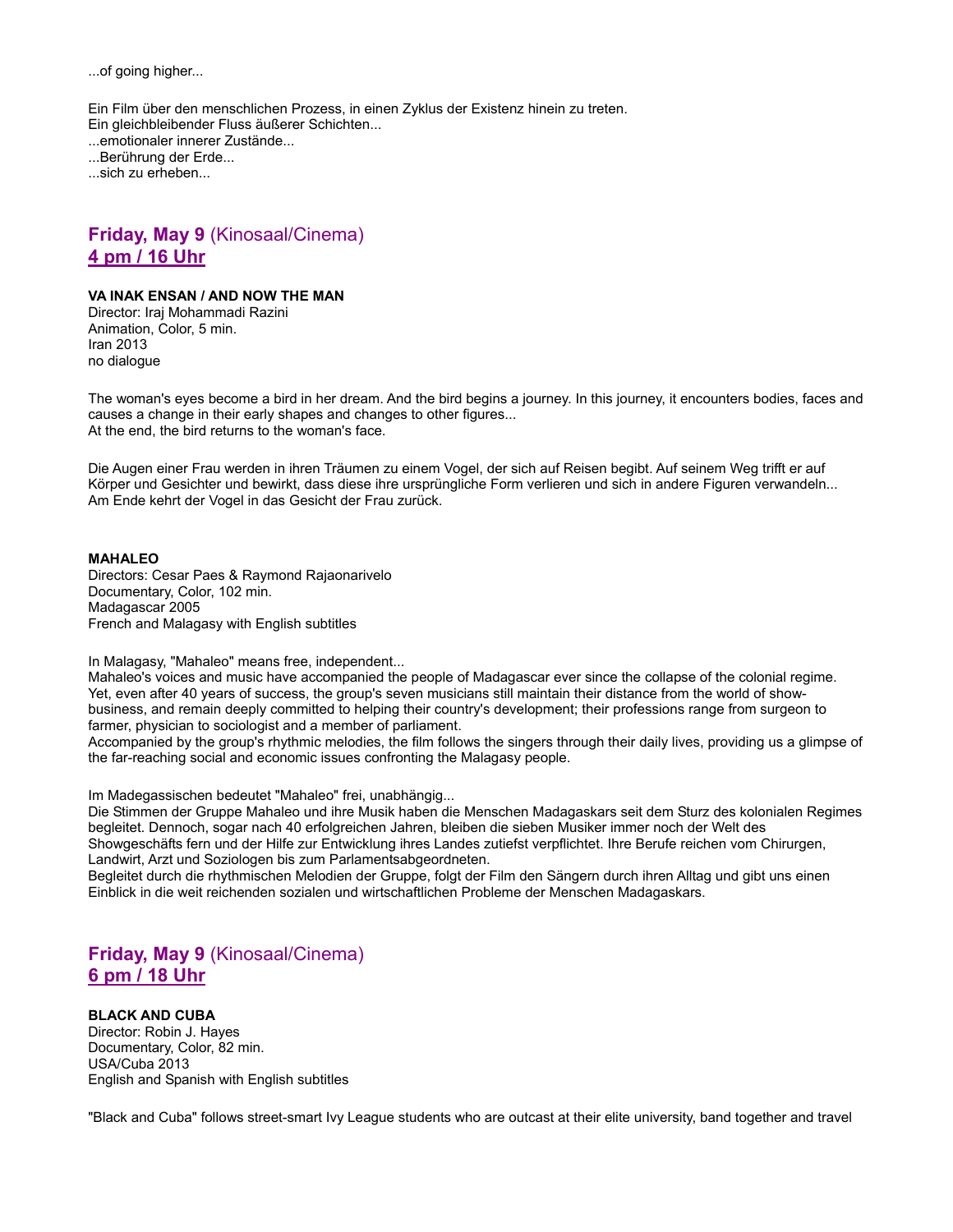for adventure to Cuba to see if revolution is truly possible. With cutting-edge style and humor, this inspiring documentary illuminates how racial equality is an international human rights issue. The film also reveals a fresh perspective on the US-Cuba conflict.

Due in part to the US government's ban on travel and trade with socialist Cuba since 1962, many Americans are unaware that the island's population is 60% Black. Human rights activists assert this embargo violates the human rights of Cubans and Americans.

Intent on sharing their experiences, the students film their journey. Through the streets of Havana and Santiago, they observe the literal signs of revolution – "Venceremos! We will overcome!" – as well as moving hip-hop performances. A stirring block party at a racially integrated housing project impacts the travelers in surprising ways.

Candid, spontaneous encounters with African Cubans highlight similarities between African American, Latino and Cuban experiences. Although Cuba declared racism illegal after 1959, the travelers' new friends describe recent experiences of racial profiling, police misconduct and employment discrimination.

The students also observe the positive benefits of Cuba's social safety net. African Cubans enjoy access to public education, health care and homeownership in a manner that remains out of reach for many of the students' neighbors and family members in the U.S. Despite witnessing the realities behind the myths of color-blindness and social mobility, the students return home empowered with renewed hope.

"Black and Cuba" folgt cleveren Ivy-League-Studenten, die an ihrer Elite-Universität Außenseiter sind, sich zusammenschließen und auf Abenteuerreise nach Kuba gehen, um zu sehen, ob Revolution wirklich möglich ist. Mit innovativem Stil und Humor beleuchtet dieser inspirierende Dokumentarfilm, dass Gleichberechtigung für alle Ethnien eine internationale Menschenrechtsfrage ist. Der Film zeigt auch eine neue Perspektive auf den US-Kuba-Konflikt. Teilweise auch durch das von der US-Regierung seit 1962 erlassene Reise- und Handelsverbot mit dem sozialistischen Kuba ist vielen Amerikanern nicht bewusst, dass der Anteil der schwarzen Bevölkerung der Insel 60% beträgt. Menschenrechtsaktivisten behaupten, dieses Embargo verstößt gegen die Menschenrechte der Kubaner und Amerikaner. Mit der Absicht, ihre Erfahrungen zu teilen, filmen die Studenten ihre Reise. In den Straßen von Havanna und Santiago beobachten sie sowohl die buchstäblichen Zeichen der Revolution – "Venceremos! Wir werden siegen!" – als auch mitreißende Hip-Hop-Darbietungen. Eine aufregende Nachbarschaftsparty in einer ethnisch-integrativen Sozialbausiedlung

wirkt auf die Reisenden in überraschender Weise.

Ehrliche, spontane Begegnungen mit Afrikanisch-Kubanern kennzeichnen Ähnlichkeiten zwischen afrikanischamerikanischen, lateinamerikanischen und kubanischen Erfahrungen. Obwohl Kuba nach 1959 Rassismus als illegal erklärt hatte, beschreiben die neuen Freunde der Reisenden jüngste Erfahrungen von Racial Profiling, Amtsmissbrauch der Polizei und Diskriminierung am Arbeitsplatz.

Die Studenten sehen auch die positiven Aspekte des kubanischen sozialen Netzes. Afrikanisch-Kubaner genießen freien Zugang zum öffentlichen Bildungssystem, Gesundheitsversorgung und Wohnungseigentum in einer Weise, die außerhalb der Reichweite für viele Nachbarn und Familienmitglieder der Studenten in den USA bleibt. Trotz der Realitäten, die sie hinter den Mythen der Farbenblindheit und sozialen Mobilität sehen, kehren die Studenten mit neuer Hoffnung gestärkt nach Hause zurück.

## **Friday, May 9** (Kinosaal/Cinema) **8 pm / 20 Uhr**

### **THE ULTIMATE SOURCE - PIONEERING INTERCULTURAL EXCHANGE IN BERLIN**

Director: Sadie Wilcox Documentary, Color, 18 min. U.S.A. 2007 English

The Fountainhead® Tanz Théâtre is a nonprofit organization which works to promote intercultural cooperation, education and exchange. It aims to be a "fountainhead" of art and culture. Through the work of Black International Cinema Berlin and THE COLLEGIUM - Forum & Television Program Berlin, the Fountainhead® Tanz Théâtre has proven to be a pioneer of intercultural exchange in Berlin, Germany.

Das Fountainhead® Tanz Théâtre ist eine gemeinnützige Organisation, die sich in ihrer Arbeit für interkulturelle Kooperation, Bildung und Austausch einsetzt. Sie setzt sich das Ziel, eine Quelle ("Fountainhead") für Kunst und Kultur zu sein. Durch die Arbeit des Black International Cinema Berlin und THE COLLEGIUM - Forum & Television Program Berlin hat das Fountainhead® Tanz Théâtre bewiesen, dass es ein Pionier auf dem Gebiet des interkulturellen Austausches in Berlin, Deutschland, ist.

### Starring/In den Hauptrollen:

Prof. Donald Muldrow Griffith, Fountainhead® Tanz Théâtre (FTT); Marion Kramer, FTT; Oliver Kuhn/Dancer, FTT; Erika Gregor/Arsenal Cinema, Friends of the German Film Archive; Anthony J. Phillips/Public Relations, FTT; Angela Kramer, FTT; Andrea Siemsen/Event Management, The House of World Cultures; Annette Koschmieder/Writer; Pamela David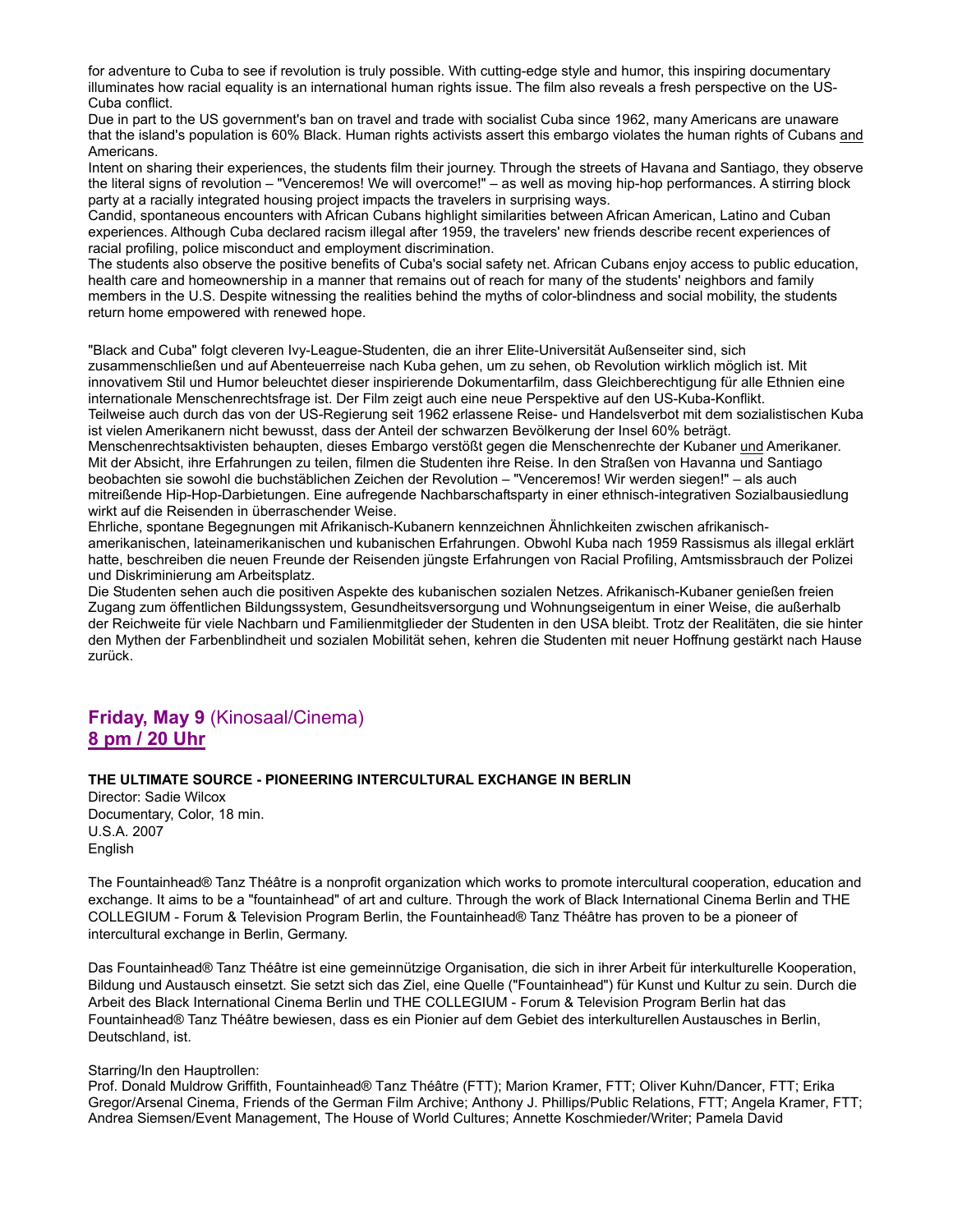Brown/Dancer, FTT; Cornelia and Reggie Moore/Jazz Vocalist and Pianist; William Greaves/Producer, Director, Writer, award winning filmmaker; Audrey Henningham/actress; Lt. Col. Howard L. Baugh/Tuskegee Airmen; Khadija Tarjan McKinney Griffith & Pierre Walter, FTT; Prof. Gayle McKinney Griffith, FTT

**CHAJA & MIMI** Director: Eric Esser Documentary, Color, 11 min. Germany/Israel 2009/2013 German and Hebrew with English subtitles

Chaja Florentin and Mimi Frons have been best friends for 83 years. Born and raised in Berlin, they escaped from the Nazis to Palestine with their families in 1934. They talk about their complicated relationship with Berlin in a Tel Aviv café where they meet every day. A film about friendship, homeland and identity.

Chaja Florentin und Mimi Frons sind seit 83 Jahren beste Freundinnen. Geboren und aufgewachsen in Berlin, entkamen sie mit ihren Familien 1934 den Nazis und flohen nach Palästina. In einem Café in Tel Aviv, in dem sie sich täglich treffen, erzählen sie von ihrer ambivalenten Beziehung zu Berlin. Ein Film über Freundschaft, Heimat und Identität.

**A DAY IN THE LIFE...? AND A CHILD WILL LEAD THE WAY... An Anniversary to be appreciated Rev. Dr. Martin Luther King Jr. A Man for all Seasons / Past – Present – Future In Celebration of Dr. King's Berlin visit - 1964** Director/Choreographer: Prof. Donald Muldrow Griffith Narrative/Documentary, Color, 90 min. Germany 2014 English, German, Hebrew, Arabic

A visual collage: Amir Kaufmann, MFA Kera, Mike Russell, S.O.M.E. Families / John-F.-Kennedy-Schule, Berlin, Kevin Hunter, Marion Kramer, Mahgoub Mohamed Eltayeb, Khadija Tarjan McKinney Griffith, Thomas M. Wendt, Gayle McKinney Griffith, Angela Kramer, Prof. Donald Muldrow Griffith, Bobby StaRRR, OnAire2-Music, Adrian Shephard and Rowan Smy. And a child will lead the way…?

Die Würdigung eines Jubiläums Rev. Dr. Martin Luther King Jr. Ein Mann für alle Jahreszeiten, Vergangenheit – Gegenwart – Zukunft Zur Feier des Berlin-Besuches Dr. Kings im Jahr 1964

Eine visuelle Collage: Amir Kaufmann, MFA Kera, Mike Russell, S.O.M.E. Families / John-F.-Kennedy-Schule, Berlin, Kevin Hunter, Marion Kramer, Mahgoub Mohamed Eltayeb, Khadija Tarjan McKinney Griffith, Thomas M. Wendt, Gayle McKinney Griffith, Angela Kramer, Prof. Donald Muldrow Griffith, Bobby StaRRR, OnAire2-Music, Adrian Shephard und Rowan Smy. Und ein Kind wird uns den Weg weisen…?

## **Friday, May 9** (Kinosaal/Cinema) **10 pm / 22 Uhr**

**NGUTU** Directors: Felipe del Olmo & Daniel Valledor Narrative, Color, 4 min. Spain 2012 Spanish with English subtitles

Ngutu is a newspaper street vendor who barely sells any copies at all. Resentful, he begins observing the passersby closely in order to make progress in his business.

Ngutu ist ein Straßenzeitungsverkäufer, der kaum überhaupt eine Ausgabe verkauft. Missgestimmt beginnt er, die Passanten genauer zu beobachten, um in seinem Geschäft erfolgreicher zu werden.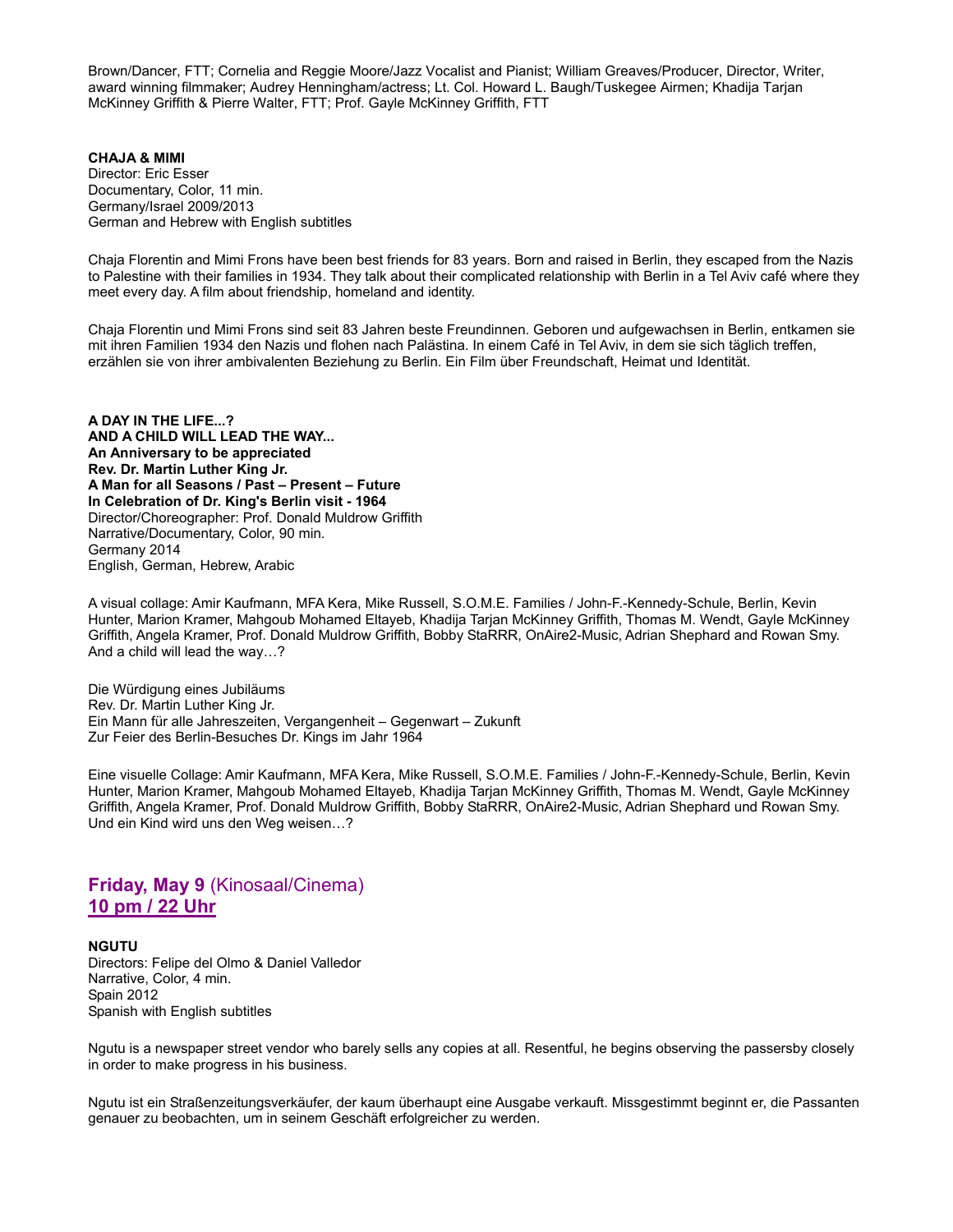#### **JOAQUÍN LA HABANA – LivingBetweenWorlds / JOAQUÍN LA HABANA – LebenZwischenWelten**

Director: Bernhard P. Beutler Documentary, Color, 103 min. Germany 2013 English, German and Spanish with English subtitles

An artist portrait about the Cuban born singer, dancer, and entertainer Joaquín la Habana. Androgynous and bisexual, this voice acrobat, brings both women and men convincingly to the stage and into film. He had to fight for his artistic direction, but always remained true to himself. In this documentary, with the now 60 year old artist, we look back into his life and career from the 1970's and 1980's New York with its provocative underground scene. Impressive material from that time and from the group he performed with, in the famous Studio 54, leads us to the life he now lives in Berlin. A very personal film and contemporary document.

Ein Künstlerporträt über den aus Kuba stammenden Sänger, Tänzer und Entertainer Joaquín la Habana. Androgyn und bisexuell, stellt der Stimmakrobat sowohl Frauen als auch Männer glaubhaft auf der Bühne und im Film dar. Seinen künstlerischen Weg musste er sich gegen viele Widerstände erkämpfen, dabei ist er sich selbst immer treu geblieben. In diesem Dokumentarfilm blicken wir mit dem jetzt 60-Jährigen zurück auf sein Leben und seine Karriere im New York der 1970er und 1980er Jahre mit seiner provozierenden Untergrundszene. Beeindruckendes Material aus dieser Zeit und von der Gruppe, mit der er u.a. im berühmten Club Studio 54 aufgetreten ist, führt uns zu dem Leben, das er heute in Berlin führt. Ein sehr persönlicher Film und ein Zeitdokument.

## **Saturday, May 10** (Kinosaal/Cinema) **1.00 pm / 13.00 Uhr**

## **Reading**

**"Der kleine Vampir"/"The little Vampire"**

### **Reading for children from 5 years old and everyone who is not yet a grownup! Lesung für Kinder ab 5 Jahren und für alle, die noch nicht ganz erwachsen sind!**

Narrated by the charming vampire Miss Sarah, you will learn how a boy and the little vampire meet and become friends; what exciting stories they experience together, which fortunately are indeed very exciting, but not frightening. The Vampire Miss Sarah flies directly from Transylvania, in order to kidnap you for an hour for a thrilling journey full of fascinating surprises.

Narrator: Sarah Hervè Producer/Coordinator/Decorator: Andrea Lippold

Erzählt von dem bezaubernden Vampirfräulein Sarah werdet Ihr erfahren, wie ein Junge und der kleine Vampir sich begegnen und Freunde werden; welche aufregenden Geschichten sie gemeinsam erleben, die glücklicherweise zwar sehr spannend, aber gar nicht so gruselig sind.

Das Vampirfräulein Sarah fliegt direkt aus Transsylvanien ein, um euch für eine Stunde zu entführen auf eine packende Reise voller faszinierender Überraschungen.

Erzählerin: Sarah Hervè Produzentin/Koordinatorin/Dekorateurin: Andrea Lippold

## **Saturday, May 10** (Kinosaal/Cinema) **2.30 pm / 14.30 Uhr**

### **TONGUE TWISTER VARIATIONS**

Directors: Dan Boord & Luis Valdovino Experimental, Color, 8 min. USA 2013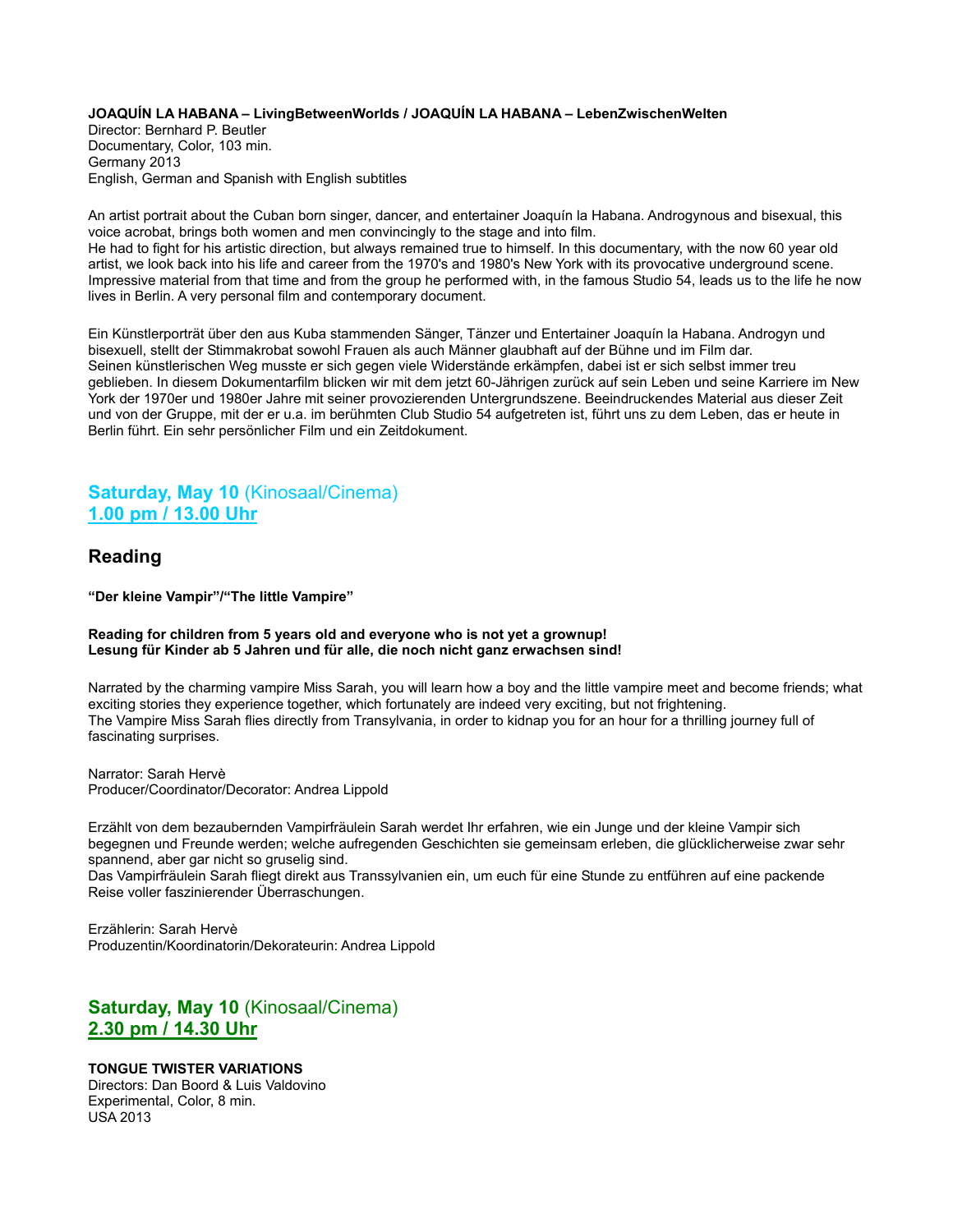English and 31 languages

"Tongue Twister Variations" is a project comprised entirely of thirty people, from around the world, sharing tongue twisters in their native languages. The tongue twister is part game, poetry and song.

"Tongue Twister Variations" is an international Lewis Carroll *Through the Looking Glass* echoing Humpty Dumpty's reply to Alice regarding the nature of linguistic meaning and how words can mean so many things.

"Tongue Twister Variations" ist ein Projekt, an dem insgesamt dreißig Personen aus der ganzen Welt beteiligt sind, die Zungenbrecher in ihrer Muttersprache miteinander teilen. Der Zungenbrecher ist zum Teil Spiel, Poesie und Gesang. " Tongue Twister Variationen" ist eine internationale Lewis-Carroll-*Through-the-Looking-Glass*-widerhallende-Humpty-Dumpty-Antwort auf Alice hinsichtlich der Art sprachlicher Inhalte und wie Wörter so viele Dinge bedeuten können.

### **THE HEALING NOTES**

Director: Amparo Mendo Documentary, Color, 60 min. Spain 2014 Spanish with English subtitles

How far can music penetrate to ease human beings' wounded souls? Granada. Palestine. Barcelona. A Pediatric's Oncology Department. The Palestinian conflict. Women who have lost their freedom. And the notes from Schumann, Händel or Bach presented by classical music group Gamati Ensemble, to soothe the pain for those fleeting moments.

Wie weit kann Musik zum Menschen durchdringen, um seine Seelenschmerzen zu lindern? Granada. Palästina. Bercelona. Eine Abteilung für pädiatrische Onkologie. Der palästinensische Konflikt. Frauen, die ihre Freiheit verloren haben. Und die Noten von Schumann, Händel oder Bach, gespielt von der Musikergruppe Gamati Ensemble, um den Schmerz für jene flüchtigen Momente zu mindern.

## **Saturday, May 10** (Kinosaal/Cinema) **4 pm / 16 Uhr**

### **SUN FOR RENT / SONNE IM ANGEBOT**

Director: Kiiru Ngotho Documentary, Color, 9 min. Kenya 2013 English wih German subtitles

Ecofinder Kenya rents out solar lamps in remote areas of western Kenya. Thus the organization not only brings ecofriendly light sources to the people, but also creates jobs in the area.

Ecofinder Kenya ermöglicht Menschen, Solarlampen in entlegenen Gebieten Westkenias zu verleihen. Die Organisation bringt somit nicht nur umweltfreundliches Licht in die Gegend, sondern schafft vor Ort auch Arbeitsplätze.

### **BLOWS TO THE SOUL / SEELENHIEBE**

Director: Eliana Sánchez Documentary, Color, 9 min. Colombia 2013 Spanish with English subtitles

Juan and Carlos attend the same school in southern Bogotá, Colombia. One is bullying, the other is being bullied until both participate in the social theatre project *Blows to the Soul*. The workshop program helps them escape their roles as perpetrator and victim and generates mutual respect by learning about themselves and others.

Juan und Carlos gehen auf die gleiche Schule im Süden Bogotás, Kolumbien. Der eine mobbt, der andere wird gemobbt, bis beide an dem sozialen Theaterworkshop *Blows to the Soul* teilnehmen. Das Workshop-Programm hilft ihnen, aus ihren Rollen als Täter und Opfer auszubrechen und gegenseitigen Respekt zu entwickeln, indem sie sich selbst und andere besser kennenlernen.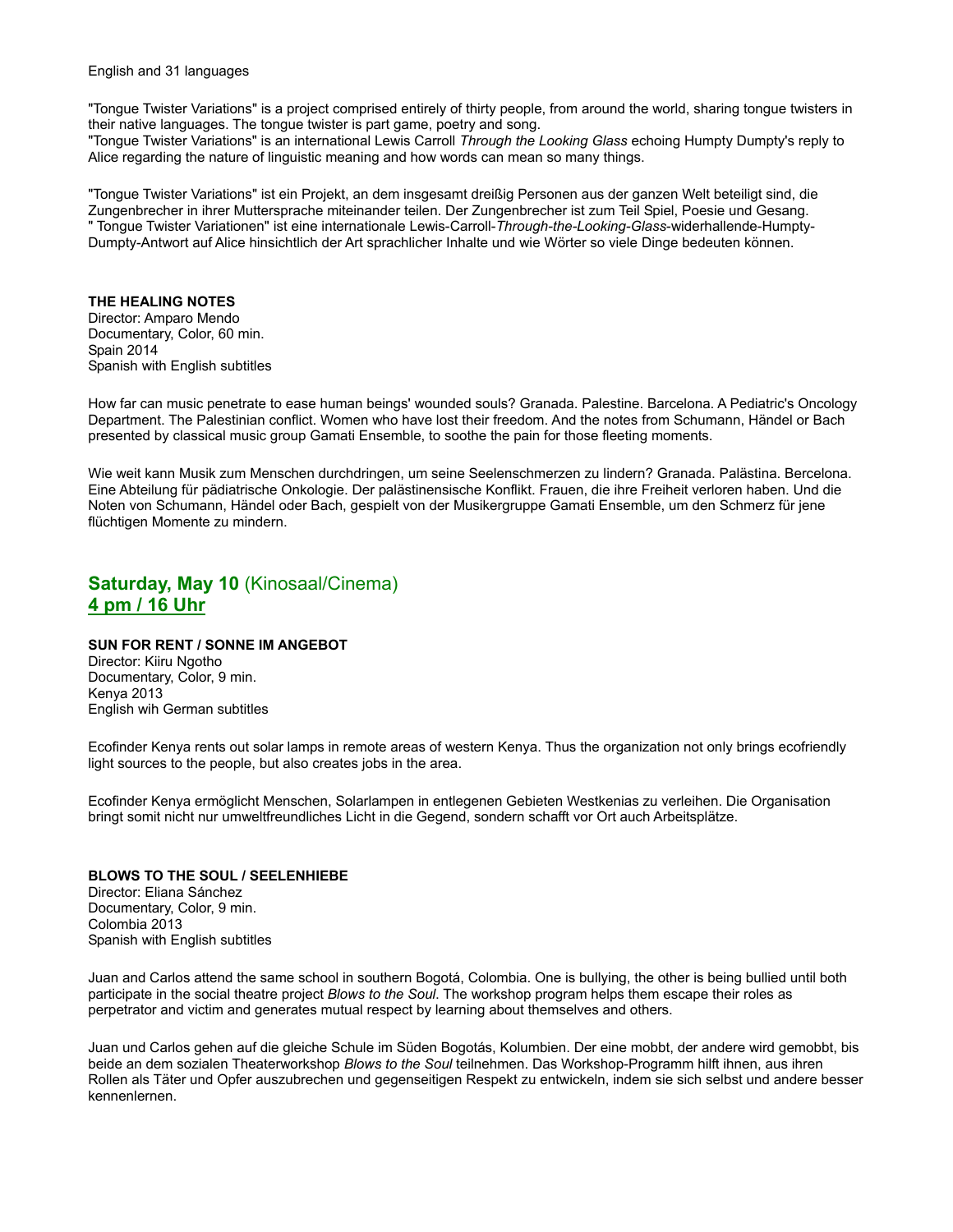#### **TAYLOR–MADE IN TOGO / GUT BETUCHT IN TOGO**

Director: Joël M'Maka Tchedre Documentary, Color, 8 min. Togo 2013 Mina with English subtitles

In Togo clothes are designed based on personal preferences and hand made by tailors. Through this tradition, both culture and crafts are preserved.

In Togo werden Kleider nach wie vor nach individuellen Vorlieben konzipiert und von einem Schneider angefertigt. Dadurch werden Kultur und Handwerk aufrecht erhalten.

### **STATUS OF LIFE**

Director: Patricia Lewandowska Documentary, Color, 72 min. Germany 2012 English with German subtitles

Southern Africa is the region in the world most widely affected by AIDS. In countries like South Africa and Lesotho, HIV/Aids is at the same time a taboo topic and also a normal course of life. Approximately 30.000 adults are newly infected per month in South Africa, while the adult HIV prevalence rate in Lesotho has now risen to almost 25%. Figures recently released by the South African Ministry of Health indicate that almost 30% of all South African schoolgirls are HIV-positive. Against this backdrop, "Status of Life" follows four young women from the townships whose lives are affected by the virus in different ways. Impressively, they manage the balance between fear, normality and through incredible bravery they live their dreams: having a baby, raising awareness, finding happiness. It is, above all, a film about love.

Das südliche Afrika ist die Region in der Welt, die erheblich von AIDS betroffen ist. In Ländern wie Südafrika und Lesotho ist HIV/Aids gleichzeitig ein Tabu-Thema und Bestandteil des normalen Lebens. Etwa 30.000 Erwachsene werden pro Monat in Südafrika neu infiziert, während in Lesotho die Erwachsenen-HIV-Prävalenzrate nun auf fast 25% gestiegen ist. Die Zahlen, die vor kurzem vom südafrikanischen Gesundheitsministerium veröffentlicht wurden, zeigen, dass fast 30% aller südafrikanischen Schülerinnen HIV-positiv sind. Vor diesem Hintergrund folgt "Status of Life" vier jungen Frauen aus den Townships, deren Leben durch das Virus in unterschiedlicher Weise betroffen ist. Eindrucksvoll gelingt es ihnen, die Balance zwischen Angst und Normalität zu meistern und durch unglaubliche Tapferkeit ihre Träume zu leben: ein Baby zu haben, die Aufklärung zu fördern, Glück zu finden.

Es ist vor allem ein Film über die Liebe.

## **Saturday, May 10** (Kinosaal/Cinema) **6 pm / 18 Uhr**

### **ARTESHE PENHAN / HIDDEN ARMY**

Director: Mohammad Esmaeili Narrative, Color, 10 min. Iran 2013 Persian with English subtitles

A lone soldier is running from the enemy. Not the many explosions around him and not even the bullet in his leg is stopping him. But a massive explosion finally pulls him down. He drags himself near a house and puts his back against a palm tree, when suddenly the voice of a woman attracts his attention...

Ein einsamer Soldat flüchtet vor dem Feind. Weder die vielen Explosionen um ihn herum noch die Kugel in seinem Bein können ihn aufhalten. Eine massive Explosion jedoch bringt ihn zu Fall. Er schleppt sich in die Nähe eines Hauses und lehnt seinen Rücken gegen eine Palme, als plötzlich die Stimme einer Frau seine Aufmerksamkeit erregt...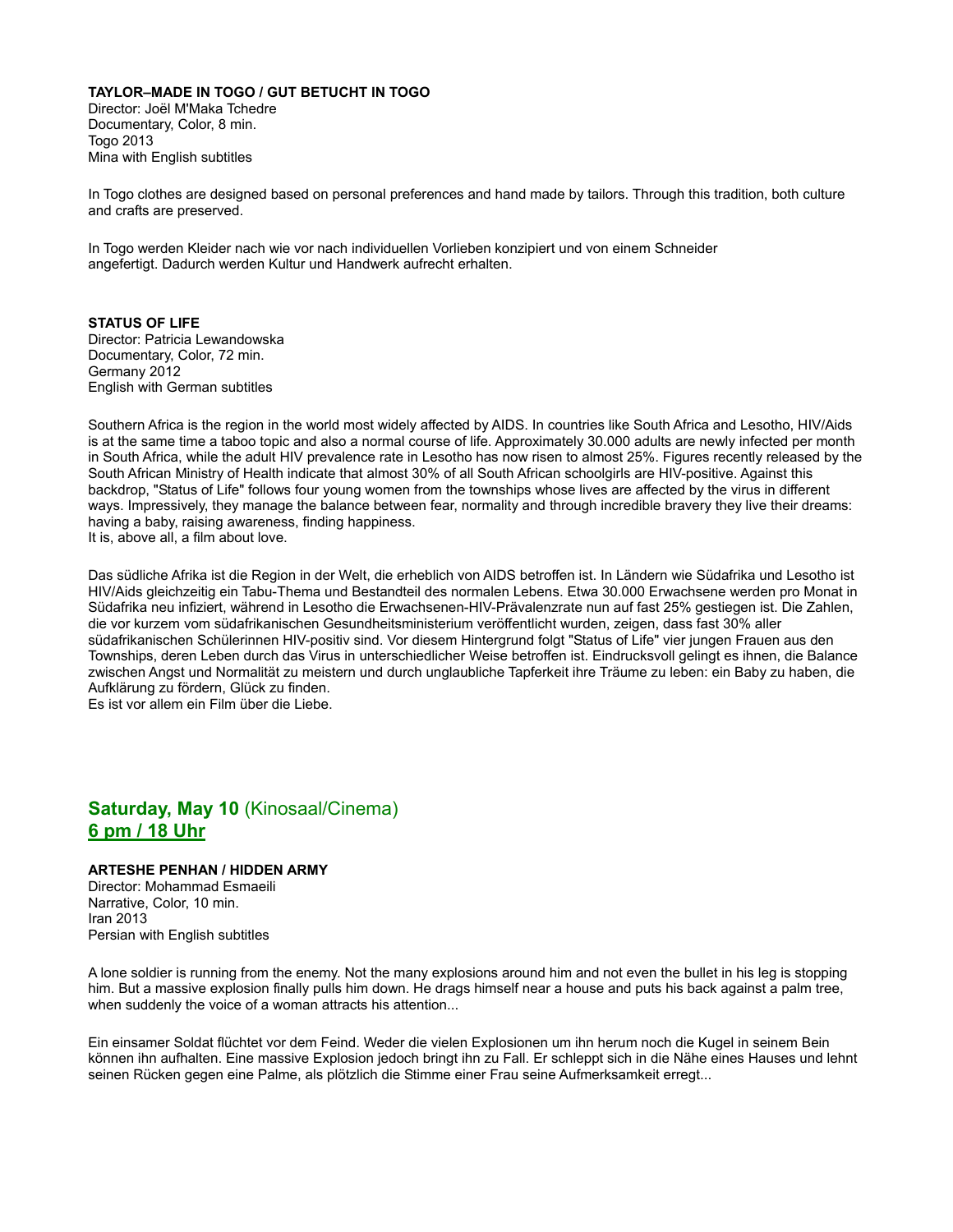### **ABRHAYE KOLALEI / COLUMBUS CLOUDS**

Director: Bahar Lellahi Narrative, Color, 17 min. Iran 2013 Persian with English subtitles

Hamidreza, after several years comes back to Iran for his nephew's marriage after his engagement has failed and he is disappointed and alone. Gradually, he comes to understand his mother's and family's problems.

Als seine Beziehung in die Brüche geht und er sehr enttäuscht ist, kommt Hamidreza nach Jahren in den Iran zurück, um an der Hochzeit seines Neffen teilzunehmen. Langsam begreift er die Probleme seiner Mutter und seiner Familie...

### **ZEMESTANE AKHAR / THE LAST WINTER**

Director: Salem Salavati Narrative, Color, 75 min. Iran 2013 Persian with English subtitles

Baji and headman are the sole survivors of an isolated village, which is sinking under water little by little. They are companions and confidants of one another.

One night, haphazardly and due to constraints of nature, they are away from each other and Baji is left alone at home. The headman does his best to pass through the snow while Baji, all alone in the village, is embroidering the last part of her story on cloth.

Baji und der Dorfoberste sind die einzigen Überlebenden eines abgelegenen Dorfes, das langsam von Wasser überschwemmt wird. Sie sind sich gegenseitig Gesellschaft und Vertraute.

Eines Nachts werden sie ungewöhnlicherweise und den Gewalten der Natur geschuldet von einander getrennt und Baji bleibt allein zuhause zurück. Der Dorfoberste versucht sein Bestes, um durch den Schnee zu kommen, während Baji, ganz allein im Dorf, an dem letzten Stück ihrer Geschichte arbeitet, die sie auf eine Decke stickt.

## **Saturday, May 10** (Theodor-Heuss-Saal) **6 pm / 18 Uhr**

### **Seminar**

### **Of Ice-bears, Chameleons and Black Sheep**

Two white performers Laura Werres and André Vollrath in a dialogue with Christian M. Jolibois about "blanc: who\_knows/white"\*

In December 2013, the performance collective, meet MIMOSA presented "blanc2: I know/white and blanc: who knows/white" for the first time. The play reflects the "critical examination of whiteness" within a German context. The two performers offer insights into a shattering process of transformation for people who are becoming aware of their privilege. The threesome dialogue is dedicated to the exchange of personal impressions, experiences and thoughts throughout the play.

\*The German word "weiß" is either "white" or "knows".

#### **Von Eisbären, Chamäleons und schwarzen Schafen**

Die beiden weißen Performer Laura Werres und André Vollrath im Gespräch mit Christian M. Jolibois über "blank: wer weiß"

Das Performance-Kollektiv meet MIMOSA führte im Dezember 2013 erstmals das Stück "blank2: ich weiß und blank: wer\_weiß?" auf, das die "kritische Auseinandersetzung mit Weißsein" innerhalb eines deutschen Kontextes reflektiert. Die beiden Darsteller gewähren darin Einblicke in den erschütternden Transformationsprozess von Menschen, die sich ihrer Privilegien bewusst werden. Das Gespräch zu dritt widmet sich dem Austausch über die persönlichen Eindrücke, Erfahrungen und Gedanken mit dem Stück.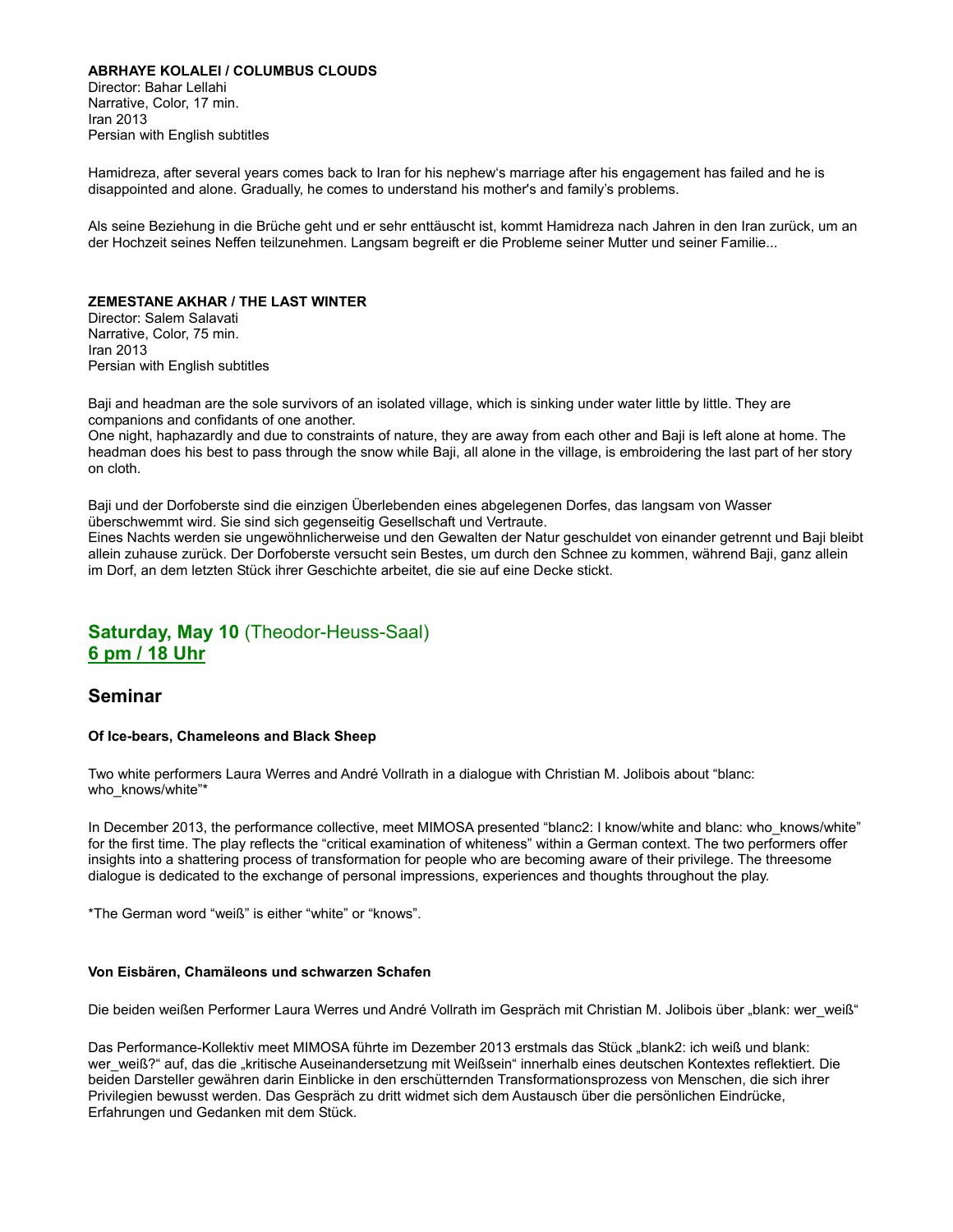## **Saturday, May 10** (Kinosaal/Cinema) **8 pm / 20 Uhr**

### **RALPH BUNCHE: AN AMERICAN ODYSSEY**

Director: William Greaves Documentary, Color, 117 min. USA 2001 English

Scholar, diplomat, civil and human rights activist, the first Black person to win the Nobel Peace Prize for negotiating an armistice agreement in the Middle East between Arabic Nations and Israel – Ralph Bunche might be the most overlooked public figure of the 20th century. This documentary chronicles the life of a remarkable African American who overcame poverty and prejudice to profoundly shape the course of world history, yet faded from the public consciousness. The film resurrects his legacy at a crucial time. Bunche´s ideas and actions resolved longstanding conflicts around the world in a notso-distant past – lessons that are all too timely today. "Ralph Bunche: An American Odyssey" is narrated by Sidney Poitier; produced and written by Emmy Award-winning filmmaker William Greaves; and based on the biography of Sir Brian Urquhart, Bunche´s successor at the UN. The film weaves newsreel footage, archival photographs, readings from Bunche´s diaries and writings, and interviews with narration and music to tell the story on both an intimate and global scale. The film traces Bunche´s life (1903-1971) against the backdrop of leading world events of the 20th century, beginning with his youth and early career as a professor at Howard University and researcher in Africa. Bunche´s political career began during World War II at the State Department. After the war, Bunche helped draft the UN charter and later joined the organization, where he rose to Under-Secretary General. During the 1950's and 60's, he became an international celebrity for an astonishing array of achievements, including his role as peacemaker in the Middle East, catalyst for decolonization in Africa, and advocate of civil rights in the U.S.A.

Wissenschaftler, Diplomat, Aktivist für Bürger- und Menschenrechte, der erste Schwarze, der den Friedensnobelpreis für die Verhandlungen zum Waffenstillstand im Nahen Osten zwischen arabischen Staaten und Israel bekam – Ralph Bunche ist wohl die meist übersehene öffentliche Persönlichkeit des 20sten Jahrhunderts. Diese Dokumentation zeichnet das Leben eines bemerkenswerten Afrikanisch-Amerikaners nach, der Armut und Vorurteile überwand, um auf grundlegende Weise den Lauf der Weltgeschichte mit zu gestalten, und dennoch aus dem Bewusstsein der Öffentlichkeit verschwand. Der Film lässt sein Vermächtnis wieder aufleben, zu einer kritischen Zeit. Bunches Ideen und Aktivitäten ließen lang anhaltende Konflikte zu einer Lösung kommen in einer nicht allzu weit zurückliegenden Zeit – Lehren, die heute mehr als zeitgemäß erscheinen. "Ralph Bunche: An American Odyssey" wird von Sidney Poitier erzählt, wurde produziert und geschrieben von dem mit einem Emmy-Award ausgezeichneten Filmemacher William Greaves und basiert auf der von Sir Brian Urquhart verfassten Biographie, seinem Nachfolger bei den Vereinten Nationen. Der Film verwebt Archivmaterial aus Wochenschauen, Fotomaterial, Passagen aus Bunches Tagebüchern und Aufzeichnungen, Interviews mit Erzählungen und Musik, um die Geschichte aus privater und globaler Perspektive darzustellen. Der Film folgt Bunches Leben (1903-1971) vor dem Hintergrund weltbewegender Ereignisse des 20sten Jahrhunderts, beginnend mit seiner Jugend und seiner frühen Karriere als Professor an der Howard Universität und seiner Tätigkeit als Forscher in Afrika. Bunches politische Karriere begann im State Department während des Zweiten Weltkrieges. Nach dem Krieg war Bunche an der Formulierung der UN-Charter beteiligt und trat später der Organisation bei, in der er bis zum Vize-Generalsekretär aufstieg. Während der 50er und 60er Jahre wurde er durch eine beachtliche Reihe von Erfolgen zu einer internationalen Berühmtheit, darunter seine Rolle als Friedensstifter im Nahen Osten, Katalysator für die Dekolonialisierung in Afrika und Anwalt für Bürgerrechte in den USA.

## **Saturday, May 10** (Theodor-Heuss-Saal) **8 pm / 20 Uhr**

### **Performance**

**OKbeat on Stage: live as live can be / mehr live geht nicht**

Presenter/Präsentator: Rolf Gänsrich, OKbeat/Author

Guests/Gäste Ronja Rouge, Author/co-moderator OKbeat Nuria Edwards, Musician Linda - Mädchen aus Berlin, Musician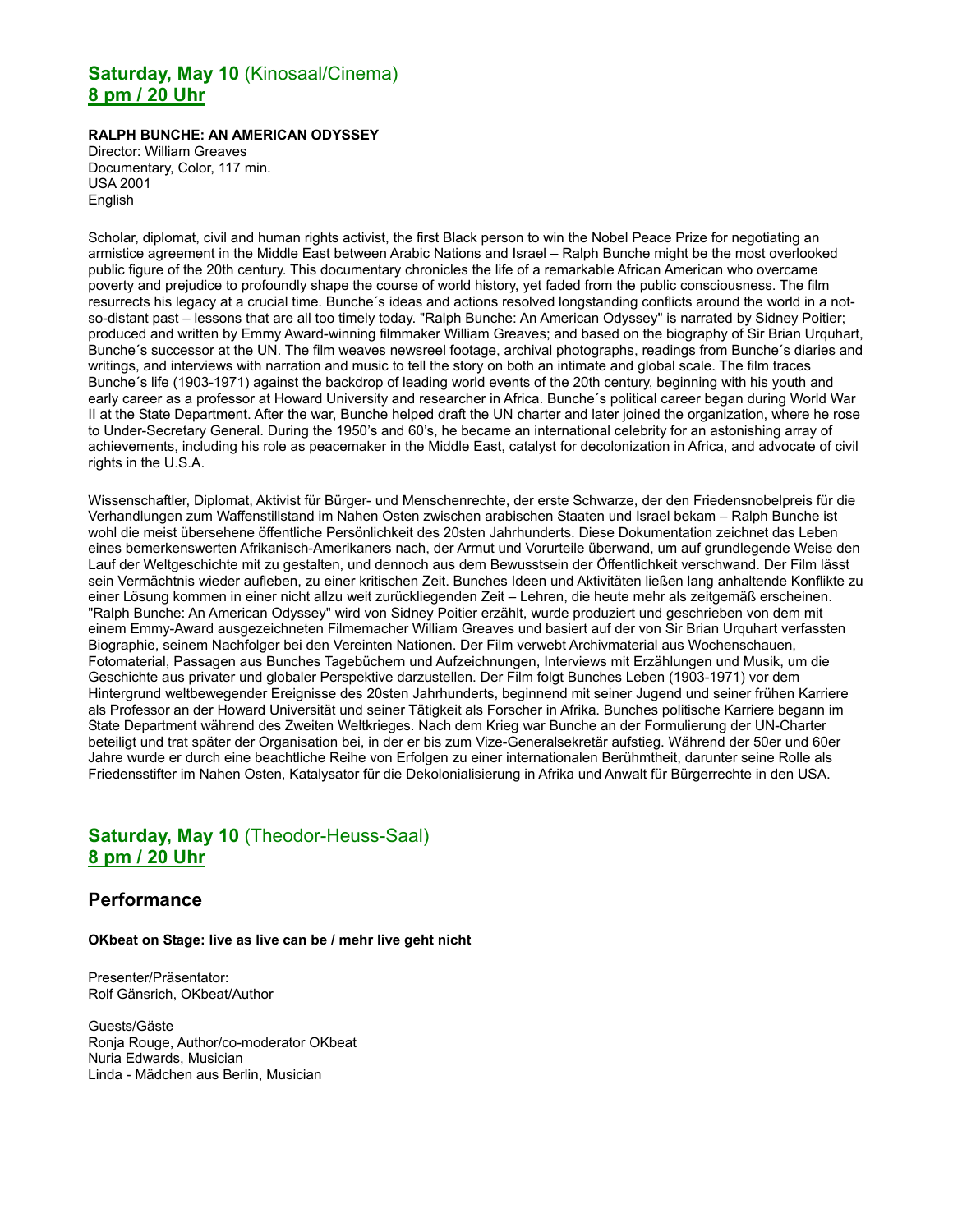## **Saturday, May 10** (Kinosaal/Cinema) **10 pm / 22 Uhr**

### **O ESPINHO DA ROSA / THE THORN OF THE ROSE**

Director: Filipe Henriques Narrative, Color, 97 min. Guinea Bissau 2013 Portuguese with English subtitles

Prosecuting Attorney David Lunga's success is overshadowed by the terrifying secrets of Rosa, a beautiful but mysterious woman with whom he falls in love. What mysteries does she hide? As the macabre facts unravel, David comes face to face with his own demons and is driven to prove his innocence, recover his reputation and, above all, clear his conscience.

Der Erfolg von Staatsanwalt David Lunga wird durch das schreckliche Geheimnis von Rosa überschattet, einer schönen aber mysteriösen Frau, in die er sich verliebt. Welche Geheimnisse verbirgt sie? Während die grausigen Tatsachen ans Licht kommen, wird David mit seinen eigenen Dämonen konfrontiert und ist getrieben davon, seine Unschuld zu beweisen, sein Ansehen wieder zu erlangen und vor allem sein Gewissen zu reinigen.

## **Sunday, May 11** (Kinosaal/Cinema) **2.30 pm / 14.30 Uhr**

### **SOSKHA AZ ROSHANAEI MOTANAFERAND / COCKROACHES HATE LIGHT**

Director: Hamid Sadeghpoor Narrative, B/W, 10 min. Iran 2013 no dialogue

A man is trapped in an odorous cubic enclosure and…? Ein Mann ist in einem riechenden würfelförmigen Raum eingeschlossen und...?

### **AZ MENHAYE YEK / FROM MINUS ONE**

Director: Marian Ashrafizade Narrative, Color, 11 min. Iran 2013 Persian with English subtitles

Forced by her husband, Tayebeh is going to a stranger to get her husband's bad check returned. She is certain, though, that the price will be to sleep with the strange man. Now, to go or not to go, this is *her* call?

Tayebeh wird von ihrem Ehemann gezwungen, einen ungedeckten Scheck von einem Fremden zurück zu fordern. Sie ist sich sicher, dass der Preis hierfür der sein wird, mit dem Fremden zu schlafen. Nun ist es an ihr, dorthin zu gehen oder nicht?

### **GURDJIEFF'S MOVEMENTS**

Director: Amir Kaufmann Documentary, Color, 60 min. Germany 2010 English and German with English subtitles

Gurdijeff's Movements are dances and physical exercises as collected, choreographed and developed by G.I. Gurdjieff born 1866 in Alexandropol, Armenia and died 1949 in Paris. The Movements and music both form an important part of his teaching, in which one studies the laws of the universe mainly by means of self-observation.

Wim van Dullemen has been accompanying Movements classes for over forty years, playing, practicing, researching and teaching. Movements dancer Christiane Macketanz participates in this process.

Amir Kaufmann's film allows a view into van Dullemen's long experience of the magical touch of sound, combined with these exact and powerful Movements.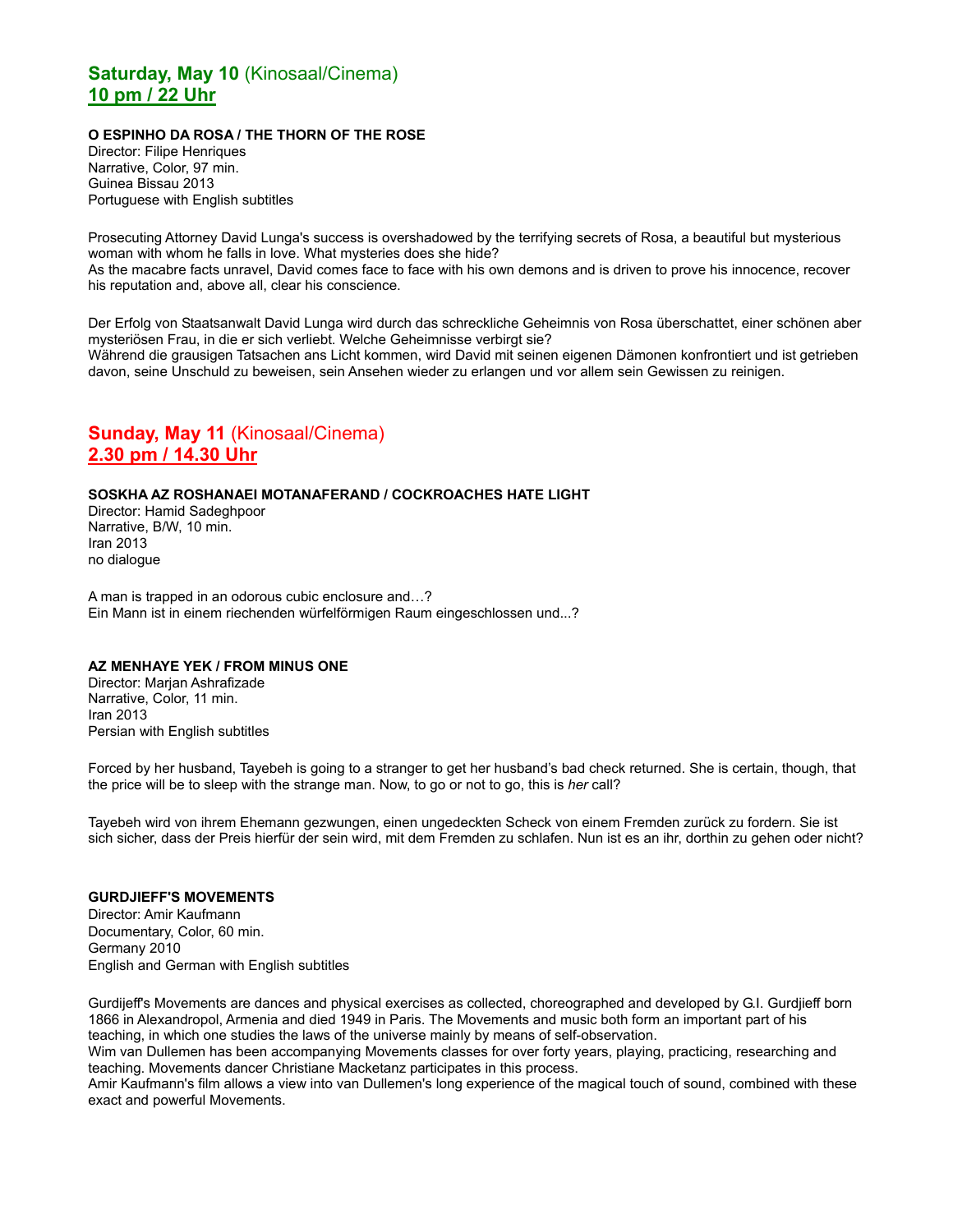Gurdjieffs Movements sind von G.I. Gurdjieff gesammelte, choreografierte und entwickelte Tänze und Körperübungen. Gurdjieff wurde 1866 in Alexandropol, Armenien, geboren und starb 1949 in Paris. Die Movements und Musik bilden einen wichtigen Teil seiner Lehre, in der man die Gesetze des Universums hauptsächlich mittels eigener Beobachtung studiert. Wim van Dullemen begleitet seit mehr als vierzig Jahren die Unterrichtsklassen für Movements mit Musik, Übungen, Recherche und Unterricht. Movements-Tänzerin Christiane Macketanz nimmt an diesem Prozess teil. Amir Kaufmanns Film erlaubt einen Blick auf van Dullemens langjährige Erfahrung in der magischen Berührung des Klangs, kombiniert mit exakten und dynamischen Bewegungen.

## **Sunday, May 11** (Kinosaal/Cinema) **4 pm / 16 Uhr**

### **PAYANE FASLE 3 / END OF SEASON 3**

Director: Soran Fahim Narrative, Color, 22 min. Iran 2013 Kurdish and Persian with English subtitles

A Kurdish writer is writing a story on Anfal, but can't find an ending for it...

[The an-Anfal Campaign, also known as the Kurdish Genocide, Operation Anfal or simply Anfal, was a genocidal campaign against the Kurdish people (and other non-Arab populations) in northern Iraq, led by the Ba'athist Iraqi President Saddam Hussein and headed by Ali Hassan al-Majid in the final stages of the Iran-Iraq War. The campaign takes its name from Surat al-Anfal in the Qur'an, which was used as a code name by the former Iraqi Ba'athist government for a series of systematic attacks against the Kurdish population of northern Iraq, conducted between 1986 and 1989 and culminating in 1988. The campaign also targeted other minorities in Iraq including Assyrians, Shabaks, Iraqi Turkmens, Yazidis, Jews, Mandeans, and many villages belonging to these ethnic groups were also destroyed. (source: Wikipedia)]

Ein kurdischer Autor schreibt eine Geschichte über Anfal, kann aber kein Ende hierfür finden...

[Die an-Anfal-Kampagne, auch bekannt als der Kurdische Genozid, die Anfal-Operation oder einfach Anfal, war eine Genozid-Kampagne gegen die Kurden (und andere nicht-arabische Volksgruppen) im Norden Iraks, die während der letzten Phase des Iran-Irak-Krieges vom irakischen Baath-Regime unter Saddam Hussein durchgeführt und von Ali Hasan al-Madschid geleitet wurde. Die Operation wurde nach Surat al-Anfal aus dem Koran benannt, was vom früheren irakischen Baath-Regime als Codename für eine Reihe systematischer Angriffe gegen die kurdische Bevölkerung im Norden Iraks genutzt wurde. Diese Angriffe wurden zwischen 1986 und 1989 durchgeführt und fanden ihren Höhepunkt im Jahr 1988. Die Kampagne war ebenso gegen andere Minderheiten im Irak gerichtet, darunter Assyrer, Schabaken, irakische Turkmenen, Yasiten, Juden, Mandäer, und viele Dörfer, in denen diese ethnischen Gruppen lebten, wurden ebenfalls zerstört. (Quelle: Wikipedia)]

### **DERAKHTE BADAM / ALMOND**

Director: Mokhtar Masoumyan Narrative, Color, 23 min. Iran 2013 Kurdish with English subtitles

The story is about a girl who derives a problem because of an old tradition (circumcision). Now at the beginning of her marriage, some other social problems appear. "Almond" is the story of Awat, a girl who encounters traditions and enters a new world full of adversity. Circumcision of girls is performed among traditional Iranian society in some rural regions.

Die Geschichte handelt von einem Mädchen, das wegen der alten Tradition des Beschneidens in Bedrängnis gerät. Jetzt, zu Beginn ihrer Ehe, tauchen einige andere gesellschaftliche Probleme auf. "Almond" ist die Geschichte von Awat, einem Mädchen, das mit Traditionen konfrontiert wird und in eine Welt voller Widrigkeiten gerät. Beschneidungen gehören zur traditionellen Gesellschaft einiger ländlicher Gebiete des Irans.

### **SOBHE ROZE BAAD / THE NEXT MORNING**

Director: Ali Hashemi Narrative, Color, 24 min. Iran 2013 Persian with English subtitles

Sahar wakes up to perform her daily routine. But a strange event has happened because nobody recognizes her. At first,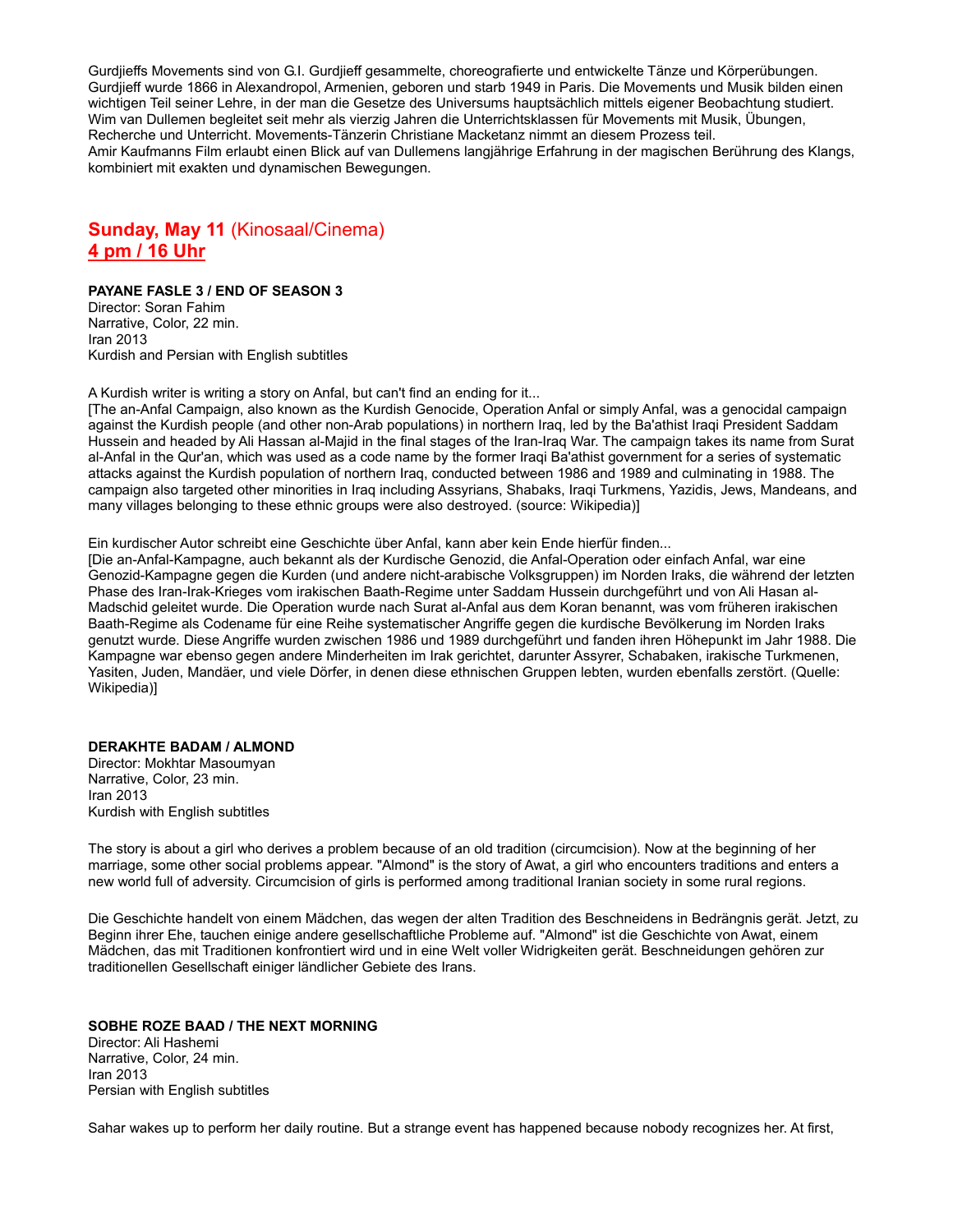Sahar thinks a mistake has been made, but the shocking fact is, she must face her new reality.

Sahar beginnt ihre tägliche Routine. Aber etwas Seltsames ist geschehen, weil sie niemand mehr erkennt. Zunächst denkt Sahar, dass ein Fehler passiert sei, aber dann muss sie sich der schockierenden Wahrheit stellen.

**BLUTSSCHWESTERN / BLOODSISTERS** Director: Ulrike Westermann Documentary, Color, 24 min. Germany 2013 English, German and French with English subtitles

Menstruation is something completely normal, something that spoils dough and sausages. Three directors from three continents explore female normality. They were searching for the unfamiliar in their culture and discovered the familiar in others.

Menstruation ist etwas völlig Normales, etwas, das Teig- und Wurstwaren verdirbt. Drei Regisseurinnen aus drei Kontinenten erkunden die weibliche Normalität. Sie waren auf der Suche nach dem Unbekannten in ihrer eigenen Kultur und entdeckten das Vertraute in den anderen.

## **Sunday, May 11** (Kinosaal/Cinema) **6 pm / 18 Uhr**

### **A FILM ABOUT KIDS AND MUSIC. SANT ANDREU JAZZ BAND**

Director: Ramon Tort Documentary, Color, 101 min. Spain 2012 Spanish and Catalan with English subtitles

"Kids and Music" is a project arising from a music class. Conducted by Joan Chamorro, the big band brings together children between 6 and 18 years old, around a classic jazz repertoire with lots of swing, which gained a public and sold-out some of the most important music auditoriums in Spain.

"Kids and Music" ist ein Projekt, das aus einer Musikklasse hervorging. Von Joan Chamorro durchgeführt, bringt die Big Band Kinder im Alter zwischen 6 und 18 Jahren zusammen, die ein klassisches Jazz-Repertoire mit viel Swing präsentieren, was von der Öffentlichkeit viel Anerkennung erfuhr und einige der wichtigsten Musikhäuser Spaniens füllte.

## **Sunday, May 11** (Kinosaal/Cinema) **8 pm / 20 Uhr**

**JAMBO AMANI?** Director: Unai Aranzadi Documentary, Color, 29 min. Spain 2013 English, Swahili, French and local languages with English subtitles

A group of Congolese FDLR (Democratic Forces for the Liberation of Rwanda) militiamen have decided to renounce violence, surrender their weapons and enter a reintegration program of the United Nations. Happy to leave behind the troubled mountains of North Kivu, they take a helicopter to City of Goma, where a new life is about to begin.

Eine Gruppe von kongolesischen FDLR (Demokratische Kräfte zur Befreiung Ruandas) Milizen entschloss sich, der Gewalt abzuschwören, ihre Waffen abzugeben und an einem Reintegrationsprogramm der Vereinten Nationen teilzunehmen. Glücklich darüber, dass sie die Unruhen in den Bergen von Nord-Kivu hinter sich lassen, besteigen sie einen Hubschrauber nach Goma, wo ein neues Leben beginnen soll.